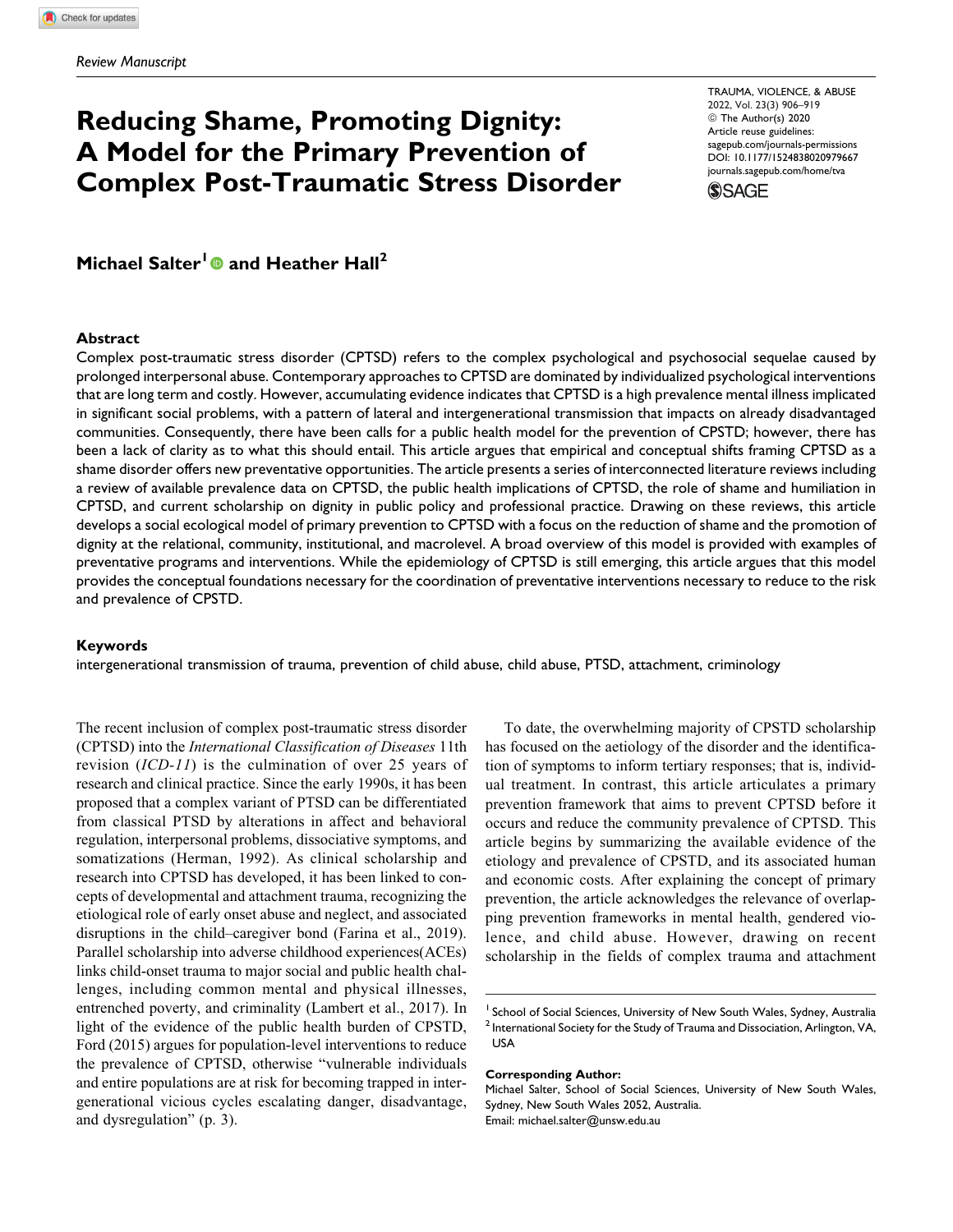theory, we identify shame as the distinctive driver of CPTSD at the individual and community level, distinguishing it from other traumatic illnesses and experiences, and largely overlooked by existing primary prevention frameworks. Shame is the emotional correlate of attachment failure, child abuse, and neglect; however, it is also as a socially located and politically structured experience that is exacerbated by public policy, professional practice and governmental decision making. The article argues that dignity, as both the emotional experience of feeling valued and the social practice of valuing others, is key to the disruption of those shaming processes that increase the risk of CPTSD. The article closes with some preliminary policy and practice recommendations for the primary prevention of CPSTD.

## **Method**

The article presents a series of interconnected literature reviews, including a review of available prevalence data on CPTSD, the public health implications of CPTSD, the role of shame and humiliation in CPTSD, and current scholarship on dignity in public policy and professional practice. Given the interdisciplinary scope of the article, it was necessary to search databases in psychology, social science, and medicine. The term "complex post-traumatic stress disorder" was combined with the terms "prevalence," "public health," "shame," "humiliation," and "dignity" in order to identify peerreviewed publications with relevant empirical findings or theoretical contributions. The search terms were also inputted into Google Scholar to identify "gray literature" including reports from government and nongovernment agencies and research centers. The bibliographies of identified sources were examined in order to identify other relevant resources. The literature on CPTSD and shame consistently made reference to a multiplicity of sources of shame from attachment disruption in infancy, to violence and abuse, to experiences of inequality and discrimination, which led to more targeted research on the psychology and sociology of shame and humiliation. This targeted research highlighted dignity as potential ameliorative response to shame and humiliation which provided the basis for conceptual elaboration of the primary prevention framework presented in this article.

Summaries of the etiological and epidemiological literature on shame and CPTSD were then organized within a social ecological framework, seeking to clarify the social and structural dimensions of shame and dignity at the relational, community, institutional, and macrosocial level. The potentially relevant literature on shame, abuse, and trauma is broad in scope and includes multiple and intersecting forms of disadvantage and inequality. The review has drawn in particular on scholarship on race, gender, and poverty for the sake of brevity, however, the article raises issues that are relevant for diverse populations. While the evidence for the etiological role of shame in CPSTD is relatively robust, the epidemiology of CPSTD is still emerging since the diagnosis has only recently been integrated into diagnostic systems. As a result, the framework highlights likely causal pathways between shame and CPTSD that needs to be explored through further research. The framework presents a number of interventions which, it is argued, would have a preventative effect on community rates of CPSTD; however, such impacts have yet to be empirically tested. The evidence base to support the primary prevention of CPSTD is still in the process of development, and this review aims to facilitate that process. As a result, the framework developed from the literature review is not definitive but rather lays the groundwork for future empirical research and theoretical elaboration.

## **The Prevalence of CPTSD**

Recognition of the diversity of traumatic presentations and treatment needs of individuals exposed to early onset trauma prompted Herman (1992) to introduce the concept of CPTSD. The CPTSD construct identified the symptom complexity evident in survivors of prolonged interpersonal abuse characterized by experiences of betrayal and helplessness. In her formulation of CPTSD, Herman drew together symptoms associated with Dissociative Identify Disorder (DID; then Multiple Personality Disorder [MPD]), Borderline Personality Disorder and Somatization Disorder, including dissociation, pathological changes to self-identity, emotional and relational alterations, and somatization, and articulated them as responses or adaptations to circumstances of extreme and prolonged stress. While proving to be a highly influential concept, CPTSD has been defined and operationalized in clinical practice and research in a variety of ways that has, until recently, eluded incorporation into international diagnostic systems (Resick et al., 2012).

However, recent trauma studies have consistently delineated a cohort with elevated PTSD symptoms, greater functional impairment, and disturbances in three domains of selforganization (affective dysregulation, negative self-concept, and interpersonal problems) from cohorts with classical PTSD (Brewin et al., 2017; Cloitre et al., 2013; Elklit et al., 2014). This cohort is disproportionately likely to report interpersonal violence and abuse from which escape was impossible, such as childhood abuse (Hyland et al., 2017). Accordingly, CPSTD as a sibling disorder to PTSD, distinguished by the three domains of self-organization outlined above, was incorporated into the ICD-11 in June 2018. The Diagnostic and Statistical Manual of Mental Disorders, Fifth Edition (DSM-5) has not articulated a specific CPTSD diagnosis but rather expanded the PTSD diagnostic criteria to include these three domains, as well as identifying a dissociative subtype of PTSD. The inclusion of this dissociative subtype was in response to evidence that a cohort of people with PTSD exhibited a dissociative pattern of neurobiological responses to symptom provocation, requiring alternative treatment approaches to classical PTSD (Lanius et al., 2012). The dissociative PSTD subtype correlates closely with Herman's (1992) formulation of CPSTD characterized by severe dissociative symptoms which she likened to those observed in MPD/DID (p. 381).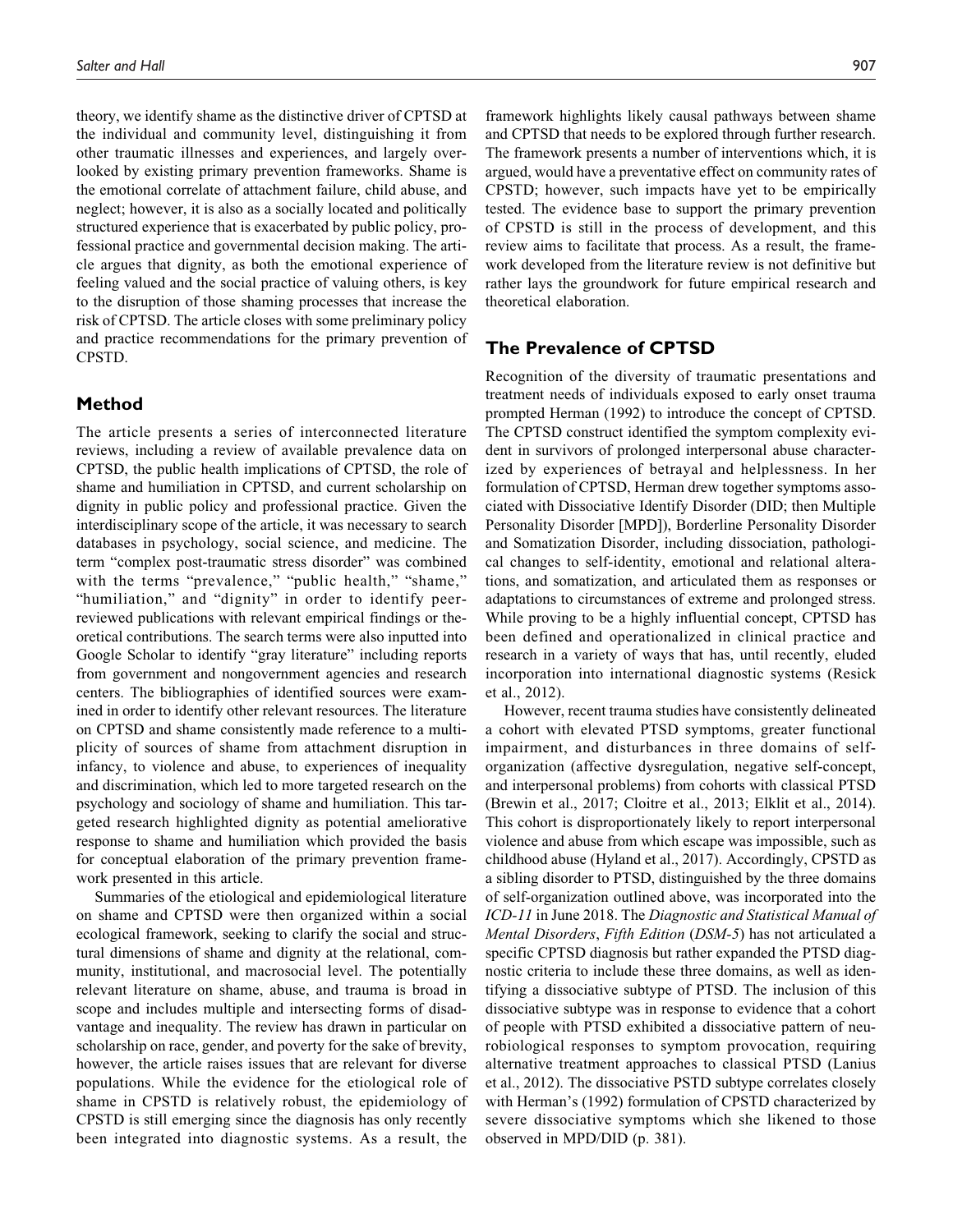Using ICD criteria, national prevalence studies have identified a prevalence of CPTSD in the community between 0.5% and 3.8% (Cloitre et al., 2019; Wolf et al., 2015; Maercker et al., 2018) with higher rates in specific populations. In the United States, 13% of veterans who met the criteria for PTSD also met the criteria for CPTSD (Wolf et al., 2015). A survey of 229 survivors of childhood institutional abuse found that the prevalence of CPTSD was 21.4% (Knefel & Lueger-Schuster, 2013). Approximately a quarter of civilians who meet the criteria for PTSD also meet the criteria for CPTSD (Wolf et al., 2015). Latent profile analysis suggests that, after child abuse, the odds of developing CPTSD is double that of developing PTSD (Cloitre et al., 2013). Surveys of clinical samples of trauma survivors in the United Kingdom, the United States, and Europe have consistently found higher rates of CPTSD than PTSD, indicating that CPTSD is a more common clinical presentation than "classic" PTSD (Karatzias et al., 2017a; Vang et al., 2019).

Prevalence studies of PTSD using DSM-5 criteria include but do not distinguish CPTSD. A large national survey of U.S. adults found a lifetime PTSD prevalence of 8.3% using DSM-5 criteria (Kilpatrick et al., 2013). Population mental health research indicates that 14.4% of people diagnosed with PTSD fall into a dissociative subtype (Stein et al., 2013), with considerable variation in clinical populations; 12% of veterans and their intimate partners who met the diagnostic criteria for PTSD had high rates of dissociative symptoms (Wolf et al., 2012), whereas 25% of a civilian sample with PSTD fell into the dissociative subtype (Steuwe et al., 2012). Those diagnosed with PTSD and elevated dissociative symptoms have higher incidence of child and adult sexual abuse compared to other groups (Wolf et al., 2012).

There is ongoing empirical and theoretical debate over the role of dissociation in PTSD: namely, whether dissociation features in PTSD as a defence mechanism or whether dissociation is more central to PTSD symptomology as an underlying integrative deficit between psychological subsystems (Dorahy & van der Hart, 2015). These debates are beyond the scope of this article. However, dissociative symptoms and the dissociative disorders have long been linked to CPTSD and associated experiences of prolonged abuse and powerlessness (Herman, 1992) and have a close nosological relationship with PTSD (Dorahy & van der Hart, 2015). Both dissociation and CPSTD have a demonstrated relationship with childhood trauma and frequently co-occur (van Dijke et al., 2015). A recent metaanalysis of surveys of college students found that 11.4% met the criteria for a dissociative disorder, which is consistent with the prevalence of those experiencing multiple forms of trauma in childhood (12%; Kate et al., 2019). The prevalence rate for DID was comparatively high in this population at 3.7%, with previous studies suggesting a community prevalence rate of DID of approximately 1\% (Sar, 2011).

# **The Social and Community Impact of CPTSD**

As the section above makes clear, CPTSD and associated clinical diagnoses are high prevalence illnesses (between 0.5% and

11.4% in population studies) compared to better recognized diagnoses such as schizophrenia, which has a prevalence range of 0.4%–0.7% (Saha et al., 2005). Research and clinical literature underscore the significant burden of disability and quality of life deficits associated with CPTSD as well as the impact of CPTSD on community and public health. Self-harm, chronic distress, low self-esteem, and a lack of relationship skills are defining features of CPTSD (Stadtmann et al., 2018a). While some individuals with CPSTD demonstrate high levels of functionality, they recurrently enter into crisis when their coping strategies are exceeded (Stadtmann et al., 2018b). The impairment associated with CPTSD increases the risk of social isolation, unemployment, and financial disadvantage compared to individuals with PSTD (Karatzias et al., 2017b; Perkonigg et al., 2016). Substance abuse and criminality of various forms are also common features of CPTSD, and impacted individuals may be intersecting with the criminal justice system, child protection system, and welfare system in ways that increase the complexity of their needs and clinical presentation (Salter & Breckenridge, 2014).

Trauma exposure and CPSTD are not equally distributed throughout the community and are inextricably linked to social problems including gender inequality, racism, and poverty. At the individual level, the risk of trauma exposure varies by sex, age, race/ethnicity, sexual orientation, and socioeconomic background, while community and sociopolitical factors are also at play since certain types of trauma are more common for certain groups of people and particular geographic areas (Magruder et al., 2017). For example, the forms of violence that differentially impact girls and women, such as child sexual abuse and rape, are linked to the increased prevalence of PTSD among women (Olff et al., 2007) as well as increased likelihood of developing CPSTD (Hyland et al., 2017).

The majority of adults who meet the diagnostic criteria for CPTSD report childhood trauma (Stadtmann et al., 2018) with ACEs acknowledged as a causal contributor to major public health and social policy challenges. ACEs exposure tends to cluster for disadvantages individuals and communities (Braveman & Barclay, 2009) and so do the poor health and social outcomes associated with ACES exposure, including CPTSD (Ford, 2015). A recent systematic review and meta-analysis of ACEs research found that individuals reporting four or more ACEs were seven times more likely to have been violently victimized, eight times more likely to have perpetrated violence, 10 times more likely to have problematic drug use, and 30 times more likely to have attempted suicide (Hughes et al., 2017). Furthermore, the outcomes associated with multiple ACE exposure, such as problematic substance abuse and violence perpetration or victimization, represent ACEs for the next generation (Hughes et al., 2017). The "viral" (i.e., transmissible) and endemic nature of CPSTD is evident in families and communities marked by intergenerational patterns of violence and mental illness (Ford, 2015). Impacted families and communities include refugee, migrant and racialized communities (Magruder et al., 2016), First Nations peoples (Atkinson et al., 2014), and those experiencing the intergenerational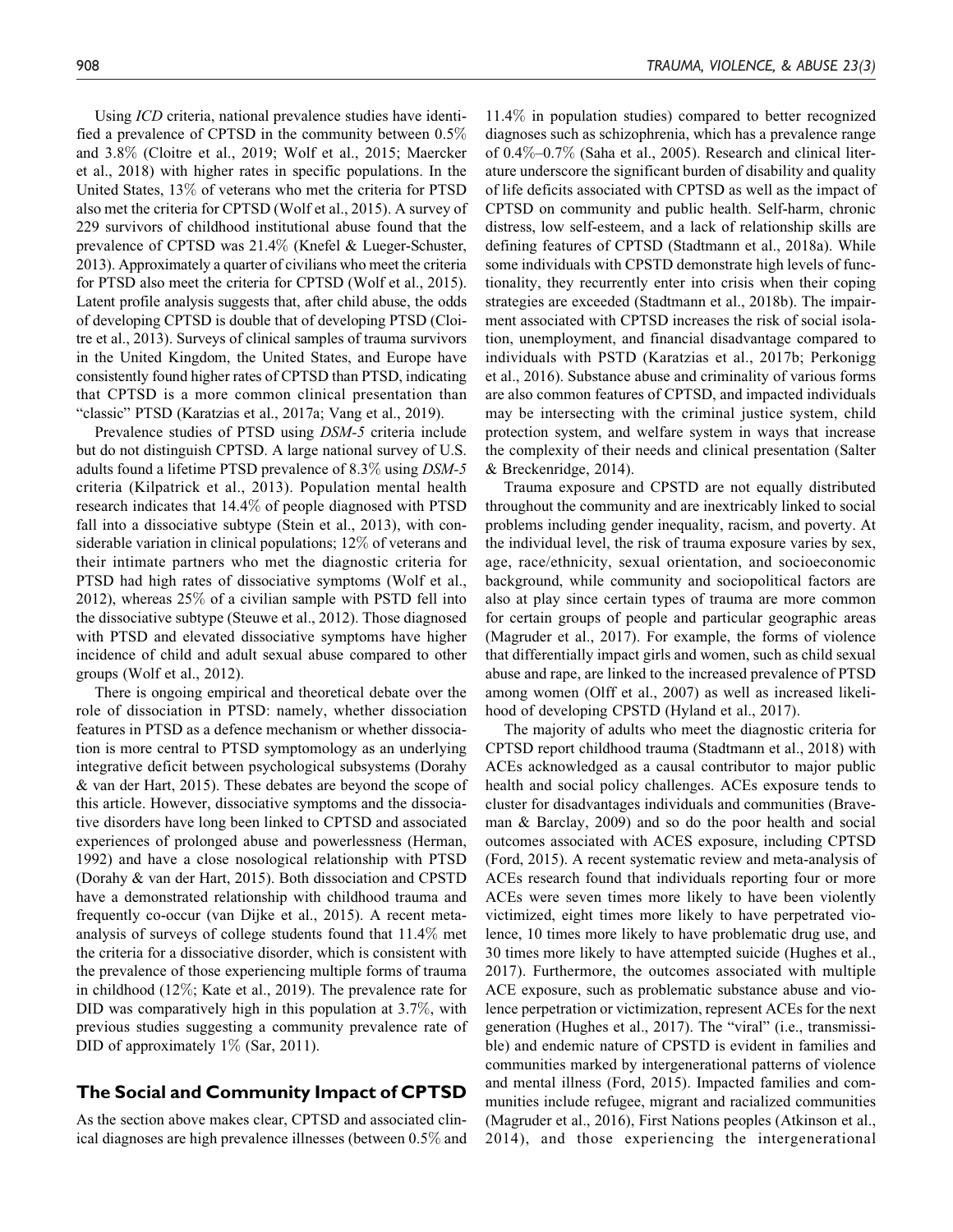transmission of child sexual abuse and family violence (Salter, 2017; Middleton, 2013).

At present, ameliorative responses to CPSTD are limited to individual treatment approaches, which are intensive and costly. CPTSD is comprised of a greater number and diversity of symptoms relative to PTSD and therefore treatment typically requires more intensive and complex interventions of a longer duration (Courtois & Ford, 2012, pp. 83–84). Best practice treatment involves sequenced psychotherapy with at least weekly or more sessions (Cloitre et al., 2011). Treatment duration for CPTSD is elastic and uncertain, linked to the personal circumstance and resources of the client, and may involve long-term or lifelong treatment in acute cases (Courtois & Ford, 2012, p. 83). Given the prevalence of CPSTD, treatment cannot feasibly be scaled up to provide coverage for all impacted individuals. In the absence of intervention, the human and economic costs of CPSTD will persist and escalate through lateral and intergenerational transmission (Ford, 2015). There is therefore an urgent need for upstream public health approaches that seek not only to reduce the prevalence of factors that contribute to CPTSD, such as ACES, but that specifically target CPTSD as a threat to individual well-being and community health.

# **The Need for a Primary Prevention Approach to CPTSD**

Primary prevention refers to the prevention of a negative outcome before it occurs, in contrast to tertiary interventions (such as clinical treatment) that seek to reduce harm after the fact. Primary prevention interventions are generally broad based and targeted at the population level, compared to secondary and tertiary interventions focused on individuals at risk or directly impacted. To date, there has been limited discussion of primary prevention in the complex trauma field (Ford, 2015), although there are a number of relevant prevention frameworks pertaining to the prevention of child maltreatment and violence against women (e.g., Belsky, 1980; Heise, 1998; Krug et al., 2002). These frameworks adopt a social–ecological model based on Bronfenbrenner's (1979) theory of human ecology. Bronfenbrenner situated child development within its broader context, acknowledging that child outcomes were shaped by factors embedded in the ecological "levels" of society from the interpersonal to organizational contexts and neighborhood settings, as well as larger social and economic forces. This ecological model underpins contemporary primary prevention frameworks for child abuse and violence against women, which have identified a number of shared risk factors, including gender inequality, the cultural normalization of violence and aggression, and other contributors to violence and abuse such as alcohol availability and poverty (Jewkes et al., 2015; Quadara et al., 2015). The promotion of gender equality and nonviolent and respectful relationships within families, institutions, and communities are a mainstay of these prevention approaches.

There are also relevant frameworks relating to the primary prevention of mental illness. The World Health Organization recognizes the social, environmental, and economic determinations of mental health, including violence, racism, poverty, and social disadvantage (World Health Organization, 2004). It is well known, for example, that women are at significantly increased risk of depression and anxiety compared to men (Ussher, 2010) and more likely to develop PTSD when exposed to the same stressors as male counterparts (Breslau, 2002; Olff et al., 2007). These differentials are linked to the prevalence of interpersonal violence in the lives of girls and women, as well as pervasive cultures of victim blaming and shaming (Ullman, 2003). Similarly, racism and disadvantage have been linked to significant increases in psychotic diagnoses in immigrant and Black ethnic minority communities (Kirkbride, 2017). Prolonged and more severe exposure to adverse social environments is associated with greater odds of developing psychotic and depressive symptoms in late adolescence (Solmi et al., 2017). Accordingly, empowerment, social participation, social support, and community networks are all identified as protective factors against mental illness at the macrolevel.

As explained, current prevention frameworks describe broad principles for the prevention of violence and mental illness, including structural risk factors such as sexism, racism, and poverty. These prevention approaches acknowledge that endemic forms of discrimination and inequality can be understood as traumatizing and corrosive to mental health. These principles are broadly relevant to the prevention of CPSTD. However, CPSTD is not the inevitable result of violence or inequality but rather it can be understood as a specific adaptation to acute experiences of betrayal and powerlessness; an adaptation arising, centrally, from shame. Shame has been defined as a "painful set of affective and cognitive states typified by self-judgment stemming from a perceived transgression of social/cultural norms or expectations" (Saraiya & Lopez-Castro, 2016, p. 94) and closely linked to the experience of child abuse, gendered violence, and mental illness. However, the centrality of shame in the development and maintenance of CPSTD suggests the need for a specific primary prevention approach that reduces the risk of shame at all levels of the social ecology.

Shame has taken an increasingly central place in trauma literature and scholarship over the last 2 decades, to the point where Herman (2012) has promoted a conceptualization of PTSD as fundamentally a shame-driven disorder. The phenomenology of the abuse and neglect that is casually related to CPSTD is characterized by shame, rather than fear, as the primary affect associated with repeated boundary violations and betrayal (Badour et al., 2017; Herman, 2012) and the multiple casual relationships between shame and CPSTD are explained in more detail below. The following sections organize the literature on shame and CPTSD according to a social ecological model, describing the relationship between shame and CPTSD at the relational, community, institutional, and macrosocial level.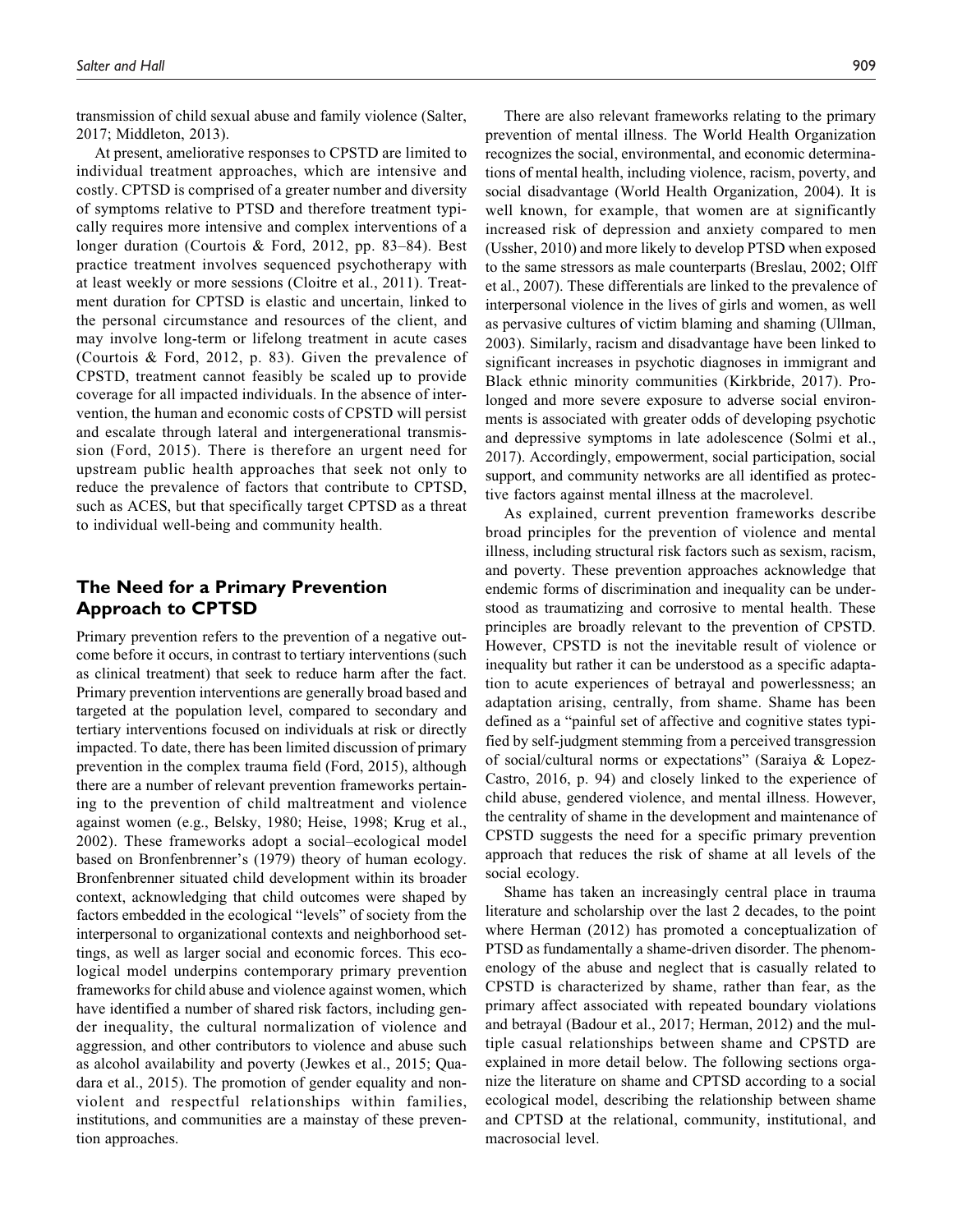# *Relational Level*

Shame is an emotion that is central to attachment and social processes as the child begins to learn socially appropriate conduct via responses within the primary attachment relationship (Schore, 1998). The capacity to experience shame emerges in the second year of life, as the infant becomes increasingly mobile and vocal, and parenting takes a disciplinary turn for the good of the child and others (Schore, 1998). Shame occurs where the child's expectation of a positive response from the caregiver is contradicted by evident misattunement, communicated in face or tone by the caregiver, resulting in emotional shock and deflation for the child (Schore, 1998, p. 65). Shame is linked with evolutionary prerogatives to maintain individual and group attachments (Herman, 2012), alerting individuals to social rejection and exclusion and promoting the adjustment of their behavior accordingly (Statman, 2000). Caregivers may induce shame in the child, inadvertently or otherwise, through refusing positive feedback where the child engages in inappropriate or harmful behavior. However, Herman (2012) surmises that, where caregivers are incapable of or refuse to engage in reparative action, persistently shaming responses generate pathology in the child's attachment patterns and behaviors.

The empirical literature on disorganized attachment identifies shame as one of the primary affective correlates of parental abuse and neglect (Claesson & Sohlberg, 2002; Mintz et al., 2017; Sedighimornani et al., 2020). Attachment figures who are incapable of repair, or who actively humiliate, ridicule, or reject the child, produce profound and chronic shame states that lead to avoidant and disorganized attachment and enduring psychopathology, including CPTSD (Farina et al., 2019). While attachment research has focused on the emergence of shame through interaction between child and caregiver/s, scholars such as Herman (1992) and Dillon (1997) have emphasized that trauma, abuse, and shame are all socially situated and structured by existing social inequalities. For Herman (1992), the shame of interpersonal violation is shaped by the intersections of gender, race, class, disability, and other factors, and indeed experiences of sexual and domestic violence can be conceptualized as mechanisms of social subordination. Dillon (1997) links shame and related injuries of self-concept to community and social contexts of inequality and discrimination, highlighting how particular groups are frequently targets of social patterns of shaming and devaluation. Hence, shame is intimately connected to the roots of CTPSD in disorganized attachment and the experience of violence, abuse, and neglect, as well as those background and social factors that increase the risk of violence, abuse, and neglect. Community context emerges as an important consideration in the experience and impact of shame, as the next section discusses in more detail.

## *Community Level*

As previously described, shame is implicated in attachment and socialization. Shame is critical to early infant attachment processes, but it is also cued to social reactions and perceptions of status vis-à-vis others. Even the attachment functions of shame are socially contextualized and produced since the responsiveness and attunement of a parent to a child are shaped by family and community context (Osher et al., 2020). The children of parents subject to discrimination and disadvantage are likely to share those experiences and the associated shaming affect (Hartling & Luchetta, 1999), while maternal shame is associated with increased trauma-related distress in the mother and behavioral symptoms in their children (Babcock Fenerci & DePrince, 2018). Psychosocial problems often observed among populations with CPTSD, such as substance abuse and/or intimate partner violence, further impact parenting and child wellbeing, with heightened challenges for communities impacted by racism and discrimination (Blakey & Hatcher, 2013). The shaming and stigmatization of some groups and communities intersects with experiences of trauma and abuse in complex ways that can disrupt parental attunement and attachment processes, increasing the risk of CPSTD.

In the empirical literature, traumatic symptomology emerges as another negative effect of concentrated neigborhood disadvantage, albeit mediated by social ties and community cohesion. Social disorganization theory proposes that the structural characteristics of a geographical community, including poverty and rates of crime, can disrupt community cohesion and social ties, producing a range of negative effects (Sampson & Groves, 1989). The literature on social disorganization and PTSD finds a consistent relationship between neighborhood disorder, community cohesion, and PTSD symptoms, in which the experience of living in a disadvantaged or marginalized community increases the risk of PTSD (Gapen et al., 2011; Johns et al., 2012; Monson et al., 2016). This association persists even where exposure to traumatic events is controlled for. Research in disadvantaged communities has consistently emphasized the psychosocial impacts of social disorganization, specifically the ubiquity of shame and humiliation (Estanislau & Ximenes, 2019), which suggests that the emotional milieu of disadvantaged communities may increase the risk of CPSTD.

Community and neighborhood social disorganization are not natural artifacts but rather products of both politics and history. A significant body of research and clinical literature has highlighted how the historical legacies of genocide, slavery and dispossession, and the contemporary realities of racism, poverty, and other forms of disadvantage, have resulted in the concentration of complex trauma in particular communities including Australian Aboriginal peoples (Atkinson et al., 2014), African Americans (Vaughans, 2016), and other communities with histories of mass violence (Bezo & Maggi, 2015). The ubiquity of collective rather than individual trauma is such that Zarowsky and Pederson (2000, p. 292) suggest that "collective trauma, where the experience of an individual is explicitly connected to that of a group, has been and continues to be the norm rather than the exception." At the community level, the interactions between intergenerational trauma and contemporary disadvantage have pervasively shaming effects (Atkinson, 2002).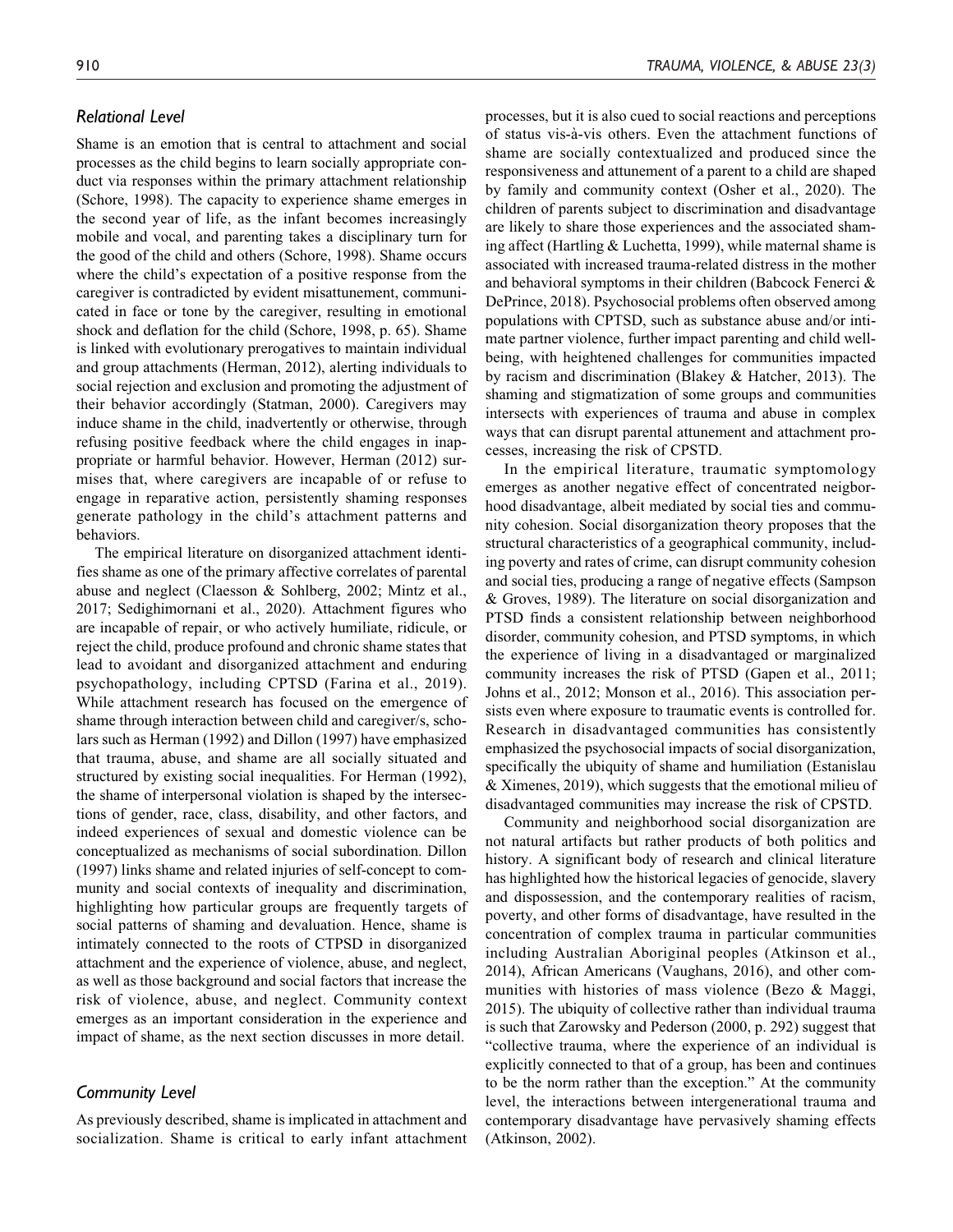## *Institutional Level*

Shame is evident at the institutional level in two ways relevant this this review: through processes and practices that are inadvertently humiliating and through the intentional deployment of humiliation as a tool of social control. Humiliation describes the social practice of shaming, defined as any form of behavior or social situation in which a person experiences an injury to their self-respect (Margalit, 1998, p. 9). It is characterized by social practices including social exclusion, discrimination, and criticism and attended by feelings of powerlessness and a diminished sense of self (Elshout et al., 2017).

A key example of systemic but inadvertent humiliation is provided by research into institutional betrayal, which examines the psychological impact of reporting sexual assault and receiving an inadequate or trivializing institutional response. This research underscores the traumagenic nature of shaming institutional responses to abuse and the frequency of such responses (Birrell et al., 2017; Smith & Freyd, 2013). Research has demonstrated that institutional betrayal is a significant predictor of psychological outcomes for traumatized people, increasing the severity and complexity of trauma (Andresen et al., 2019; Lee et al., 2019). Responses to trauma characterized by disbelief, betrayal, and shame are particularly pronounced for women (Freyd & Birrell, 2013) and have complex implications for racialized communities (Gómez, 2019) as violence and abuse intersect with sexism and racism in dynamic ways that can compound traumatization. While institutional betrayal is a common characteristic of formal responses to sexual assault, and shaped by social inequalities, it is often a form of unintended humiliation; shame is the byproduct rather than goal.

However, humiliation is an intentional tool of government in many areas of public policy (Klein, 1991). In his recent book, Rothbart (2019) identifies humiliation as a governance strategy that is deployed most often against otherwise subordinate or oppressed populations as a form of social control, and to further legitimize and entrench inequality. Rothbart identifies a number of means by which states can institutionalize humiliation: via discriminatory legislation and practices, by erasing the history and experiences of marginalized groups from public recognition, and through government policies that position some citizens over others. Similarly, in his overview of collective humiliation, Neuhäuser (2011) identifies the mechanisms of discrimination and stigma, the defilement of cultural practices, and debasing media representations. Recognizing its severe implications for mental health, Hartling and Lindner (2018, p. 25) describe systematic humiliation as a form of mental cruelty, just as torture is a form of physical cruelty.

In contemporary governance, humiliation most frequently targets the already traumatized. This pattern is particularly evident in refugee and migration policy. In the United States, refugees and migrants have been subject to punitive detention measures and separation from their children for prolonged periods of time, intentionally disrupting child–caregiver attachment and creating the conditions for CPTSD and dissociative disorders (Smidt & Freyd, 2018). In Australia, the mandatory prolonged detention of refugees has been implemented in order to deter asylum seeking in conditions that are profoundly traumatizing to adults and children fleeing violence and civil unrest (Newman, 2013). In both cases, the intentional degradation of refugees and migrants, and the deliberate disruption of attachment processes, are central to the supposed deterrent effect of such policies.

## *Macrosocial Level*

Social inequality is intrinsically humiliating. In relation to socioeconomic inequality, Sen (1983, p. 159) argues that shame is part of the "irreducible absolutist core" of poverty. This assertion is supported by international research with people living in poverty, which finds that the shame of poverty is universal, linked to social withdrawal, mental illness, and suicidality (Walker et al., 2013, p. 230). Similarly, Dillon (1997) focuses on the pervasive undermining of the self-esteem of girls and women in a sexist society, and the ways in which broader structures of humiliation inevitably pervade socialisation and intimate life, while Rothbart (2019) interrogates the "symbolic violence" of racism in the humiliation of racialized and ethnic minority communities. If social structures and political practices of humiliation are major drivers of shame, then they can be understood as significant contributors to CPTSD, particularly once the effects of inequality on parenting and family relations are acknowledged. Hartling and Luchetta (1999) observe the intergenerational transmission of shame from parent to child, often reinforced by broader community contexts of discrimination and disempowerment (p. 274). Walker et al.'s (2013) research with people living in poverty across seven countries (p. 224) described how the shame of poverty impacted family relations, in which the emotional milieu of families can become characterized by pejorative and diminished views of each other, linked to family conflict and domestic violence. The next section examines potential preventative responses focused on dignity as the countermanding force to shame.

## **Dignity in the Primary Prevention of CPTSD**

As research into the role of shame in CPSTD has burgeoned, clinicians and scholars have pointed to "dignity" as its affective opposite (Chefetz, 2017). Dignity is a touchstone concept in human rights, ethics, politics, and philosophy, albeit often an ill-defined one. The Kantian notion that human dignity is inalienable and grounded in inherent human worth and that people should never be treated as a means to the ends of others, has proven highly influential in Western thought. In the postwar period, the instantiation of dignity in international human rights instruments and conventions reflects a set of overlapping concerns rather than an agreed upon definition. Dignity is a foundational value in the Universal Declaration of Human Rights, the International Covenant on Economic, Social and Cultural Rights, the International Covenant on Civil and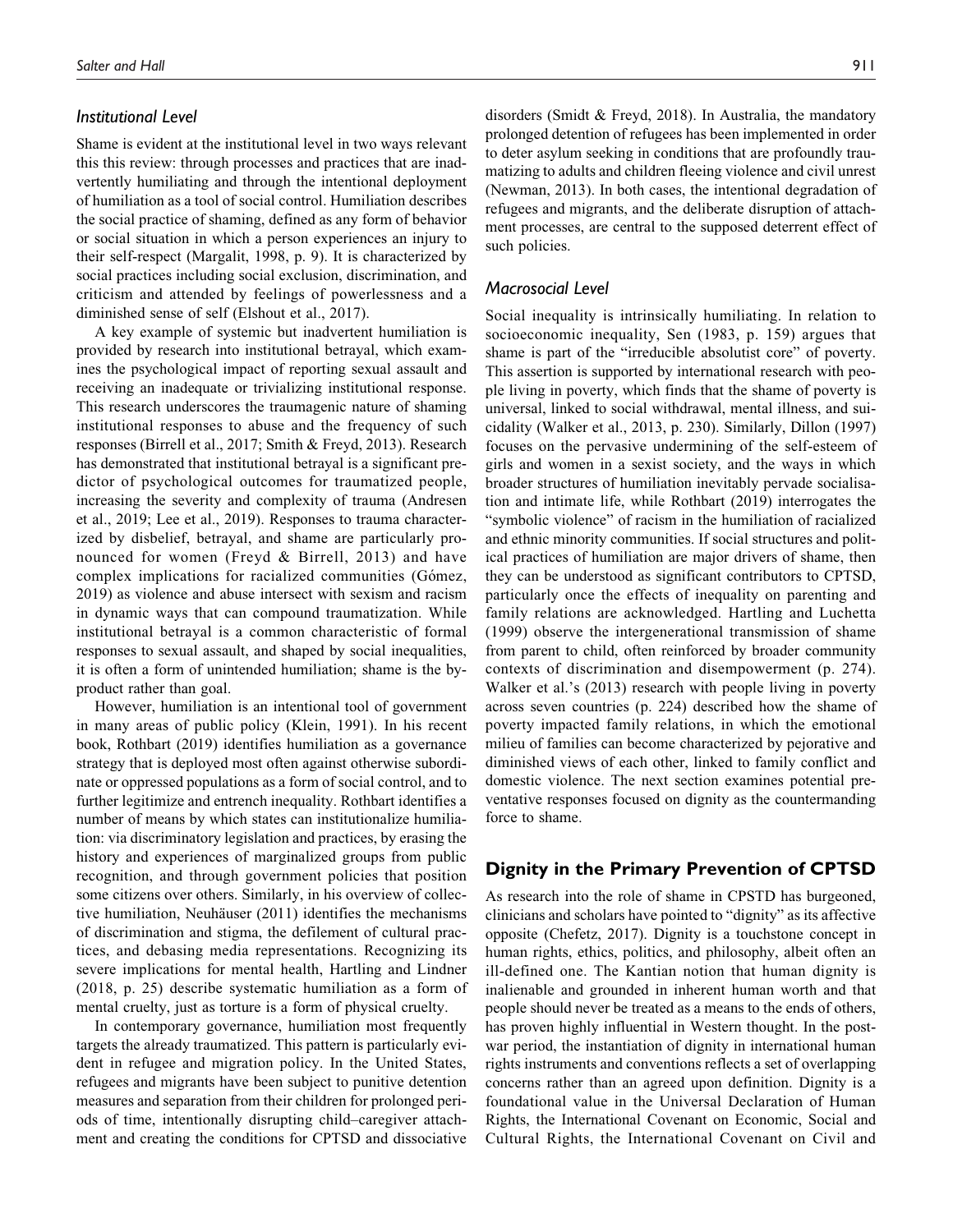Political Rights, the Convention on the Rights of the Child and the Declaration on the Elimination of Discrimination against Women. It is also a guiding value in medical ethics and features prominently in the Declaration of Helsinki, the World Medical Association International Code of Medical Ethics, and the Universal Declaration on Bioethics and Human Rights.

There is broad agreement of what dignity stands against; that is, dignity is the opposite of humiliation and shame (Statman, 2000, p. 523). At least in the Western canon, references to both dignity and humiliation tend to be moral or metaphysical in tone (Statman, 2000). However, the work of Hicks (2011, 2015) has been integral to the development of a concrete definition of dignity that can be integrated into policy and practice. She defines dignity as "an internal state of peace that comes with the recognition and acceptance of the value and vulnerability of all living things" (Hicks, 2011, p. 1). This dual focus on human value and human vulnerability is key to Hick's conceptualization of dignity, in which recognition of human value is grounded in the acknowledgement of human vulnerability to injury and humiliation.

The concept of dignity has been applied in traumatology primarily at the level of individual traumatization and treatment. In relation to trauma therapy, Chefetz (2017) argues that the pathogenic shame of profoundly traumatized clients can be acknowledged and addressed in treatment by promoting a dignifying milieu that seeks to ameliorate the shaming impacts of abuse and neglect. However, Herman's (2005) work on justice from the perspective of sexual and domestic violence survivors has emphasized the sociopolitical dimensions of dignity. She describes the crimes of sexual and domestic violence as offenses of degradation that are intended to "dishonor" and shame the victim to herself and others (Herman, 2005, p. 573). In interviews with 22 survivors of sexual abuse, domestic violence and rape, Herman (2005) emphasized the desire of survivors for the restoration and recognition of their dignity, and the ways in which criminal justice responses to the offenses against them were often shaming in ways "only too reminiscent of the original crime" (p. 583).

Much like shame, dignity is an emotion but also a mode of social and political practice. A feeling of dignity is not a personal or private experience but rather a characteristic of social and historical location and context (Dillon, 1997, p. 243). If shame and shaming processes are central to the current epidemic rates of CPTSD, including intergenerational transmission and community-level concentration, then scholarship on the role of dignity in the amelioration of shame, trauma, and abuse suggests new opportunities for primary prevention. In this approach, dignity is not a merely an abstract moral principle, but rather dignity describes the felt experience of being valued while the innate human vulnerability to shame and injury is acknowledged and addressed (see Hicks, 2011). Dignified environments and processes are those in which both human value and human vulnerability are acknowledged and accommodated simultaneously, producing the experience of being recognized, understood, and treated with safety, fairness, and accountability (Hicks, 2011, 2015). Given the role of shame in the etiology and epidemiology of CPSTD, it would seem that dignified contexts and processes would significantly reduce the risk and prevalence of CPSTD. The following section will examine in more detail how the amelioration of shame and the promotion of dignity through public services, professional practice, and public policy could be integrated into a public health approach to CPSTD.

# **A Framework for the Primary Prevention of CTPSD**

This section presents a social ecological approach to the primary prevention of CPSTD, which addresses shame and dignity at the relational, community, institutional, and macrosocial levels. Consistent with primary prevention approaches, the framework identifies key policies and programs that aim to reduce shame as a risk factor for CPTSD and promote dignity as a resiliency factor. The framework seeks to achieve these goals by identifying potential interventions that could achieve these interlocking goals at each level of the social ecology, recognizing that the preventative effect of these recommendations have not been empirically tested.

## *Relational Level*

At the relational level, the framework seeks to promote secure attachment and prevent child abuse and domestic violence as major threats to secure attachment. At this level, dignity is understood as the felt experience of the infant who is valued and whose vulnerability is acknowledged and addressed by their caregivers, and also as a key characteristic of the caregiving environment in which parent/s are resourced and supported in order to provide optimal care for their children. This goal can be achieved through multiple initiatives:

*Pre- and postnatal home visitation programs.* Since the late 1970s, a number of programs have attempted to improve child–mother attachment and the overall health of mother and child through structured programs of prenatal and postpartum home visitation. Some home visitation programs have demonstrated reductions in child maltreatment through rigorous evaluation, particularly among families at greater risk of abuse and neglect (Donelan-McCall et al., 2009). There is evidence that home visitation interventions targeted specifically at improving attachment security and emotional coregulation between child and parent are effective (Moss et al., 2011).

*Promotion of equal and healthy parenting.* Programs for first-time parents that aim to promote parenting and relationship skills have been shown to build parenting capacity and reduce conflict and abuse within the home (Bouma, 2012; Flynn, 2011). While these programs have focused on the reduction of domestic and family violence, they may also have utility for the prevention of child sexual abuse. The study by Williams and Finkelhor (1995) comparing incestuous to nonincestuous fathers suggested that active involvement in caregiving in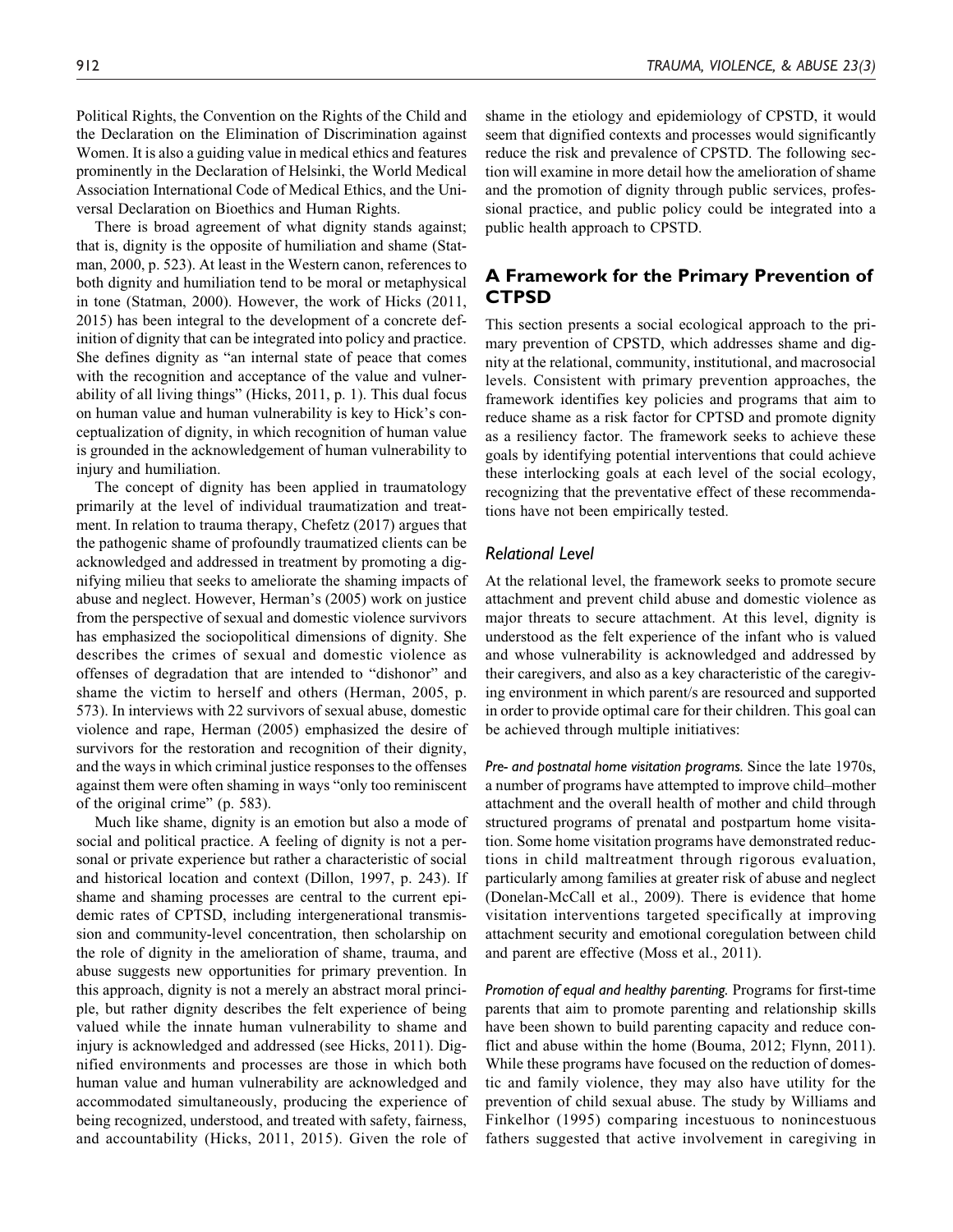infancy confers some protection against later child sexual abuse. Thus, supporting infant and parenting programs may prevent both the onset of domestic violence and child sexual abuse.

## *Community Level*

At the community level, the framework seeks to promote social bonds between community members and the strengthening of community networks and capacities. Community-level intervention is critical to the disruption of the "viral" nature of CPSTD, including its contribution to intergenerational trauma. At the community level, dignity is understood as the valuing of community bonds as well as the acknowledgment of community-level trauma and the need for collective restoration and healing. These goals could be accomplished through:

*Investment in community mobilization and development.* Communities with high rates of CPTSD and co-occurring social disadvantage are likely to be experiencing high rates of social disorganization; that is, a lack of social bonds indicated by factors such as family isolation, high crime rates and substance abuse, often exacerbated by the absence of robust health and welfare policies and social assistance (Garbarino & Kostelny, 1992). Community mobilization and development programs aim to support and resource communities to strengthen social bonds and capacity in order to solve collective problems (Michau, 2007). Through this approach, communities are resourced to identify their own problems, build community networks, develop a community-based action plan, invest in skilled workers and services, and deliver community activities designed to address community problems (Mehta & Gopalakrishnan, 2007; Michau, 2007).

*Community-level healing programs.* A range of scholars and practitioners have advocated for the provision of community-level healing programs where there has been mass traumatization of community groups through processes such as genocide, colonization, war and/or forced migration (Atkinson, 2002; Chen, 2017). In such circumstances, Atkinson et al. (2014, p. 298) argue that the provision of individual trauma care to individuals is likely to be undermined in a community context of widespread traumatization, and hence community-level interventions may be crucial in creating a conducive environment for clinical care. Similar to community mobilization approaches, community-level healing programs are grounded in community cultures, traditions, and perspectives, often involving a group of respected community members who are resourced to guide individuals away from harmful or criminal behavior (Atkinson et al., 2014, p. 298).

#### *Institutional Level*

At the institutional policy level, the framework has two aims. The first is the reduction of systematic humiliation. While the origins of CPTSD may lie in the shame of early relational trauma, subsequently exacerbated by violence and abuse, it is clear that traumatizing shame is also a product of institutional practices and government policy. The framework calls for the identification and removal of humiliation as an unintentional side effect or intentional goal of institutional practice and public policy. The second aim of the framework at the institutional policy is the promotion of systematic dignity as a key goal of government policy that is protective against shame and associated negative psychological and social outcomes. The interlinked goals of reducing shame and promoting dignity for institutional action and policy can be pursued through:

*Implementation and coordination of trauma-informed care (TIC).* TIC refers to frameworks of professional practice and service response that acknowledge the impacts of trauma on clients and staff (Wilson et al., 2013). There are a wide range of TIC frameworks across sectors including mental health (Cleary & Hungerford, 2015), human services (Wall et al., 2016), education (Howard, 2019), alcohol and drug (Mills, 2015), and disability care (Jackson & Waters, 2015), which aim to accommodate traumatized clients and promote their health and well-being. Across these multiple frameworks, the principles of TIC include an understanding of trauma and its impacts, the promotion of rapport and trust between consumers and providers, a focus on client autonomy and empowerment, the provision of holistic care and a focus on recovery (Cleary & Hungerford, 2015). In the absence of TIC, the experience of traumatized clients in service settings is frequently humiliating and retraumatizing, characterized by routine misdiagnosis (Salter et al., 2020). Despite proliferation of TIC frameworks, the efficacy of TIC depends not on only on implementation within services but also high-level coordination across services to avoid a discontinuity of care models and practices (Wall et al., 2016, p. 2).

*Trauma-informed legal and policing processes.* Trauma-informed legal and policing processes recognize the role of trauma in criminal perpetration and victimization, the prevalence of trauma in the lives of people in contact with legal systems and the police, and the potentially traumatic nature of legal and policing interventions. Available TIC models for lawyers include the integration of information about trauma into law curricula, as well as a focus on professional reflexivity and cultural safety (Carnes, 2017). Models of trauma-informed policing include collaboration between trauma-specialist mental health works and community-based policing, including shared training, case consultation, joint attendance at critical incidents, and the provision of therapeutic programs for trauma-exposed juveniles and families (Berkowitz & Marans, 2000).

*Dignified financial support for parents.* Financial insecurity and stress have a significant impact on the quality of the relationship between children and parents (Morrison Gutman et al., 2005). Family poverty produces pervasive shame and humiliation that impacts on all family relations (Walker et al., 2013) to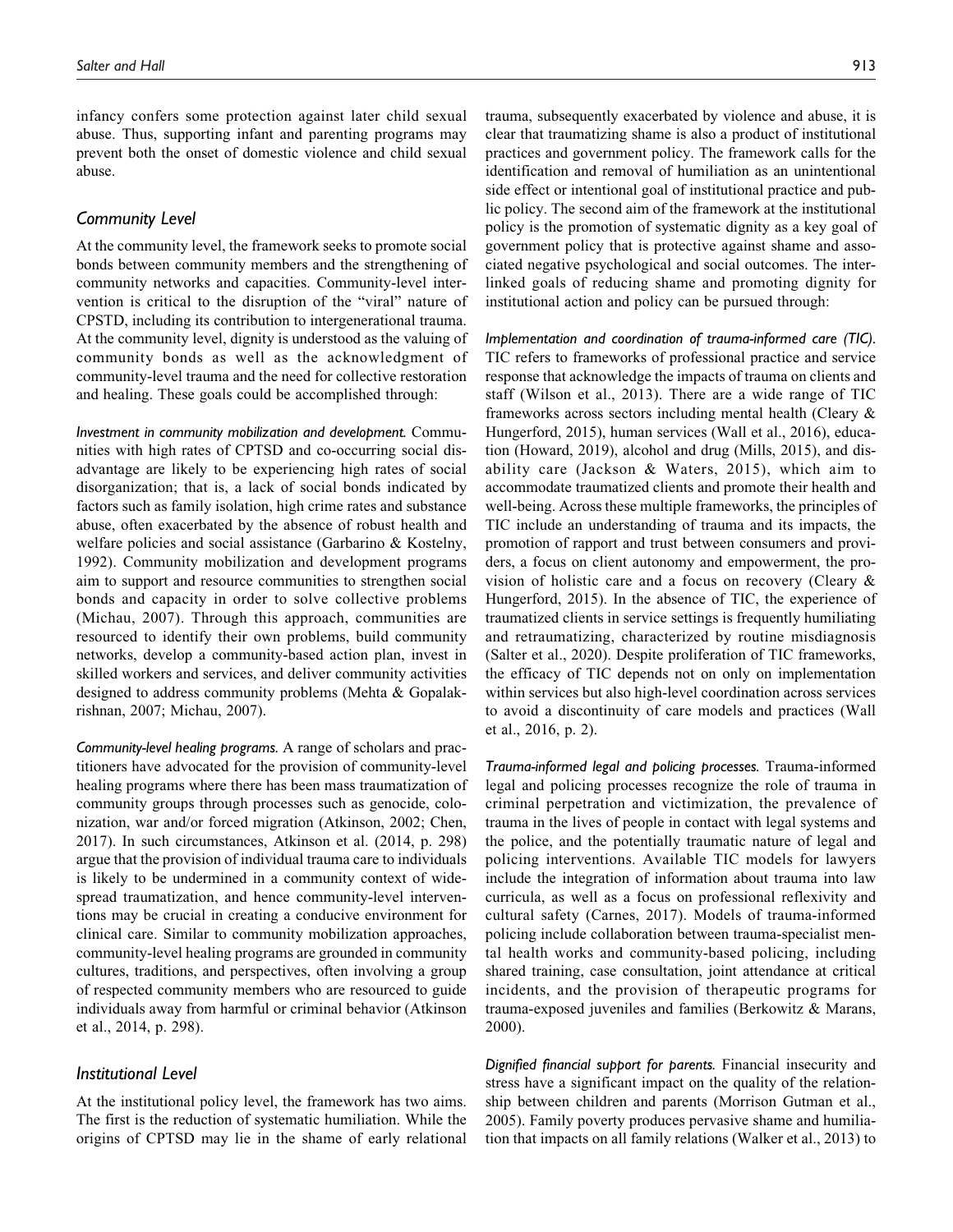which some men respond with violence and abuse (Jeremiah et al., 2013). Furthermore, poverty can entrap mothers in violent and abusive relationships where they are financially unable to leave (Tolman & Rosen, 2001). In contrast, public policies that bolster financial security for expecting and new parents are likely to increase the safety of women and children (Gartland et al., 2011, p. 577).

*Social marketing and community education campaigns.* Processes that increase the risk of CPSTD, including child maltreatment and institutional betrayal, are underpinned by problematic social norms and attitudes including victim-blaming attitudes and myths about child abuse (Clayton et al., 2018; Smith et al., 2014). Social marketing and community campaigns therefore have an important role to play in promoting victim supportive attitudes, providing accurate information about child abuse, and encouraging supportive responses and bystander intervention in situations of child abuse and neglect, domestic violence, and sexual assault.

*Dignified services and systems.* The literature on institutional betrayal highlights how large bureaucracies in health, welfare, law, child protection, and other sectors may be mandated to deliver individualized care and support but frequently violate the dignity of those in contact with them through depersonalizing and objectifying practices and attitudes (Lee et al., 2019; Smidt & Freyd, 2018; Smith et al., 2014). However, emerging paradigms of personalized and TIC within bureaucracies point to the potential for the promotion of dignity using existing large-scale services and systems (Salter et al., 2020).

*Dignified immigration processes.* Border control policies and state responses to refugee and migration flows are sources of significant global trauma as well as violence and death. It is undeniable that the policy stance of many states in relation to refugee response and processing has become a direct driver of CPTSD among a range of negative mental and physical health outcomes (Newman, 2013). The development of dignified immigration and refugee policies is therefore integral to the reduction of CPSTD for asylum seekers, migrants, and their communities.

## *Macrosocial Level*

The literature on shame, stigma, and trauma makes it clear that social and economic inequalities are traumagenic through the cascading effects of inequality on the risks of neglect, abuse, violence, discrimination, and humiliation, mapping onto the well-documented social gradient in child development and subsequent physical and mental health (Marmot, 2015). The primary prevention of CPSTD therefore shares with other primary prevention agendas a focus on the reduction of social and economic inequalities as major drivers of shame and humiliation that increase the risk of CPSTD at all levels of the social ecology. At the macrolevel, the framework calls for government leadership and recognition that shame and stigma are inextricable components of all forms of inequality and thus inequality is inherently traumagenic. Social and economic inequalities generate the conditions in which the shame of attachment disruption, neglect, violence, and social subordination are inevitable, and therefore, the primary prevention of CPTSD shares with other prevention frameworks a focus on the reduction of inequality and the promotion of social justice.

# **Conclusion**

CPTSD is a relatively common mental illness that is caused by, and contributes to, significant social problems including child maltreatment, substance abuse, and violence. The social costs of CPTSD are considerable due to associated disability and quality of life deficits and its impacts on the risks of violence and substance abuse. Unusually for a psychiatric disorder, CPSTD is transmissible through its impact on parenting and social disorganization, as well as via the criminality and vulnerability to victimization that characterizes the life trajectories of some people with CPTSD. These impacts are evident at all levels of the social ecology and can produce entrenched and accelerating cycles of disadvantage. Recognizing that individual treatment for CPTSD is costly and cannot feasibly be delivered at scale, this article has presented a conceptual framework for the primary prevention of CPSTD that specifically targets shame at the relational, community, institutional and macrosocial levels as the key driver of CPTSD. Shame is identified as the outcome of attachment disruption and social disorganization linked to inequality and discrimination, and compounded by institutional betrayals and failures. Accordingly, the framework advocates for the instantiation of dignity within the design and deployment of services, systems, and programs, with the aim of promoting secure attachment, community coherence and recovery, and the reduction of inequality and discrimination. A focus on the prevention of CPSTD brings to the fore unexpected commonalities between apparently diverse social problems and public policies, from child maltreatment and family violence to institutional response to sexual assault, the culture of welfare service provision and the practice of border control, and responses to refugees. While these practices and systems are diverse and take place in different locations within the social ecology, they are characterized by compounding experiences of shame which increase the risk and prevalence of CPTSD. They are also, this article argues, opportunities for safeguarding and the promotion of human dignity. As the evidence grows that CPTSD is widespread and implicated in a range of major social problems and that effective treatment is costly and intensive, then the prerogative for a primary prevention approach is only strengthening over time. This article highlights that the prevention of CPTSD before it occurs is an achievable public policy goal, albeit one that would require significant political will and systemic reform. This is a particularly timely contribution, given recent social mobilization in the United States and internationally regarding state violence against Black, ethnic minority, and Indigenous groups, linked to long-standing inequalities. A whole-of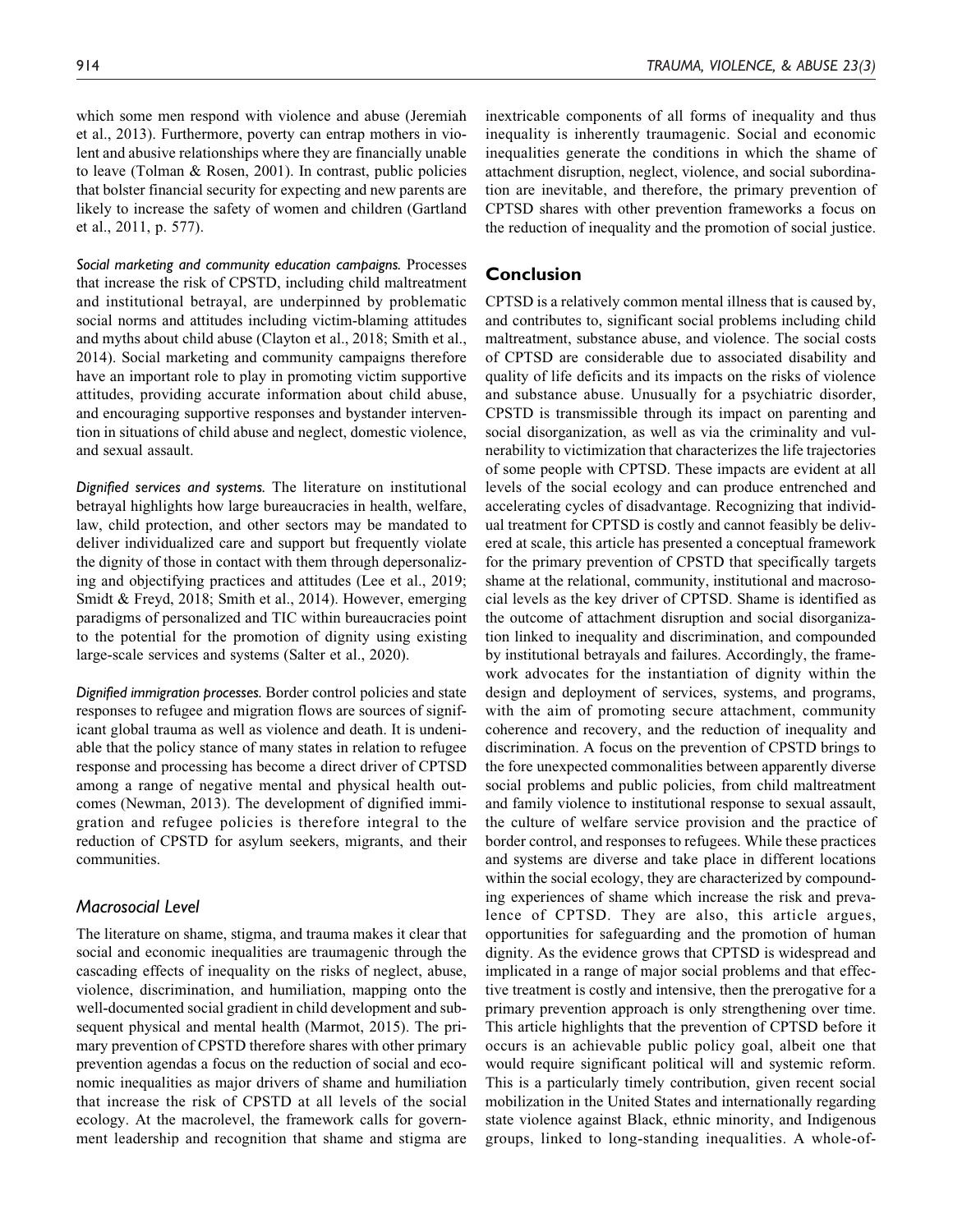government shift to trauma-informed and dignified policies and practices, as outlined in this framework, provides a wholistic response to the multiple and compounding injuries of intergenerational trauma and contemporary racism and discrimination.

# **Implications of the Review for Practice, Policy, and Research**

- CPTSD is amenable to primary prevention efforts and the reduction of CPSTD would have significant benefits for public health and safety.
- Professional practice and public policy are vectors of shame, humiliation, and inequality and thus contribute to the burden of CPSTD.
- Practitioners and policy makers should seek to reform service provision and intervention in ways that reduce shame and promote dignity and equality.
- There is a need for further research into the epidemiology of CPTSD and the evaluation of preventative interventions.

# **Critical Findings of the Review**

- CPTSD is a high prevalence psychiatric condition that is both the cause and effect of significant social problems and inequalities.
- Shame plays an important etiological role in the development of CPSTD.
- The shame of interpersonal abuse and neglect, which causes CPSTD, is socially and structurally situated and therefore amenable to primary prevention efforts.
- Dignity has been identified in clinical practice and social scientific research as an ameliorative response to shame and humiliation.
- The risk and prevalence of CPSTD can be reduced through the reduction of shame at multiple levels of the social ecology and the simultaneous promotion of dignity.

#### **Declaration of Conflicting Interests**

The author(s) declared no potential conflicts of interest with respect to the research, authorship, and/or publication of this article.

#### **Funding**

The author(s) received no financial support for the research, authorship, and/or publication of this article.

## **ORCID iD**

Michael Salter D https://orcid.org/0000-0001-6446-9498

#### **References**

Andresen, F. J., Monteith, L. L., Kugler, J., Cruz, R. A., & Blais, R. K. (2019). Institutional betrayal following military sexual trauma is associated with more severe depression and specific posttraumatic stress disorder symptom clusters. Journal of Clinical Psychology, 75(7), 1305–1319.

- Atkinson, J. (2002). Trauma trails, recreating song lines: The transgenerational effects of trauma in Indigenous Australia. Spinifex Press.
- Atkinson, J., Nelson, J., Brooks, R., Atkinson, C., & Ryan, K. (2014). Addressing individual and community transgenerational trauma. Working Together: Aboriginal and Torres Strait Islander Mental Health and Wellbeing Principles and Practice, 2, 289–307.
- Babcock Fenerci, R. L., & DePrince, A. P. (2018). Shame and alienation related to child maltreatment: Links to symptoms across generations. Psychological Trauma: Theory, Research, Practice, and Policy, 10(4), 419–426.
- Badour, C. L., Resnick, H. S., & Kilpatrick, D. G. (2017). Associations between specific negative emotions and DSM-5 PTSD among a national sample of interpersonal trauma survivors. Journal of Interpersonal Violence, 32(11), 1620–1641.
- Belsky, J. (1980). Child maltreatment: An ecological integration. American Psychologist, 35(4), 320–335.
- Berkowitz, S. J., & Marans, S. M. (2000). The child developmentcommunity policing program: A partnership to address the impact of violence. The Israel Journal of Psychiatry and Related Sciences, 37(2), 103–114.
- Bezo, B., & Maggi, S. (2015). Living in "survival mode:" Intergenerational transmission of trauma from the Holodomor genocide of 1932–1933 in Ukraine. Social Science & Medicine, 134, 87–94.
- Birrell, P. J., Bernstein, R., & Freyd, J. J. (2017). With the fierce and loving embrace of another soul: Finding connection and meaning after the profound disconnection of betrayal trauma. In E. M. Altmaier (Ed.), Reconstructing meaning after trauma: Theory, research and practice (pp. 29–43). Elsevier.
- Blakey, J. M., & Hatcher, S. S. (2013). Trauma and substance abuse among child welfare involved African American mothers: A case study. Journal of Public Child Welfare, 7(2), 194–216.
- Bouma, M. (2012). Baby makes 3: Educating new parents about equal relationships. DVRCV Quarterly, 1, 1.
- Braveman, P., & Barclay, C. J. P. (2009). Health disparities beginning in childhood: A life-course perspective. Pediatrics, 124(Supplement 3), S163–S175.
- Breslau, N. (2002). Gender differences in trauma and posttraumatic stress disorder. Journal of Gender Specific Medicine,  $5(1)$ , 34–40.
- Brewin, C. R., Cloitre, M., Hyland, P., Shevlin, M., Maercker, A., Bryant, R. A., Humayun, A., Jones, L. M., Kagee, A., & Rousseau, C. (2017). A review of current evidence regarding the ICD-11 proposals for diagnosing PTSD and complex PTSD. Clinical Psychology Review, 58, 1–15.
- Bronfenbrenner, U. (1979). The ecology of human development: Experiments by nature and design. Harvard University Press.
- Carnes, R. (2017). Raising the bar: A case for trauma informed legal professionals. Retrieved from Melbourne: https://www.researchga te.net/publication/316539430\_Raising\_the\_Bar\_a\_case\_for\_ trauma\_informed\_lawyers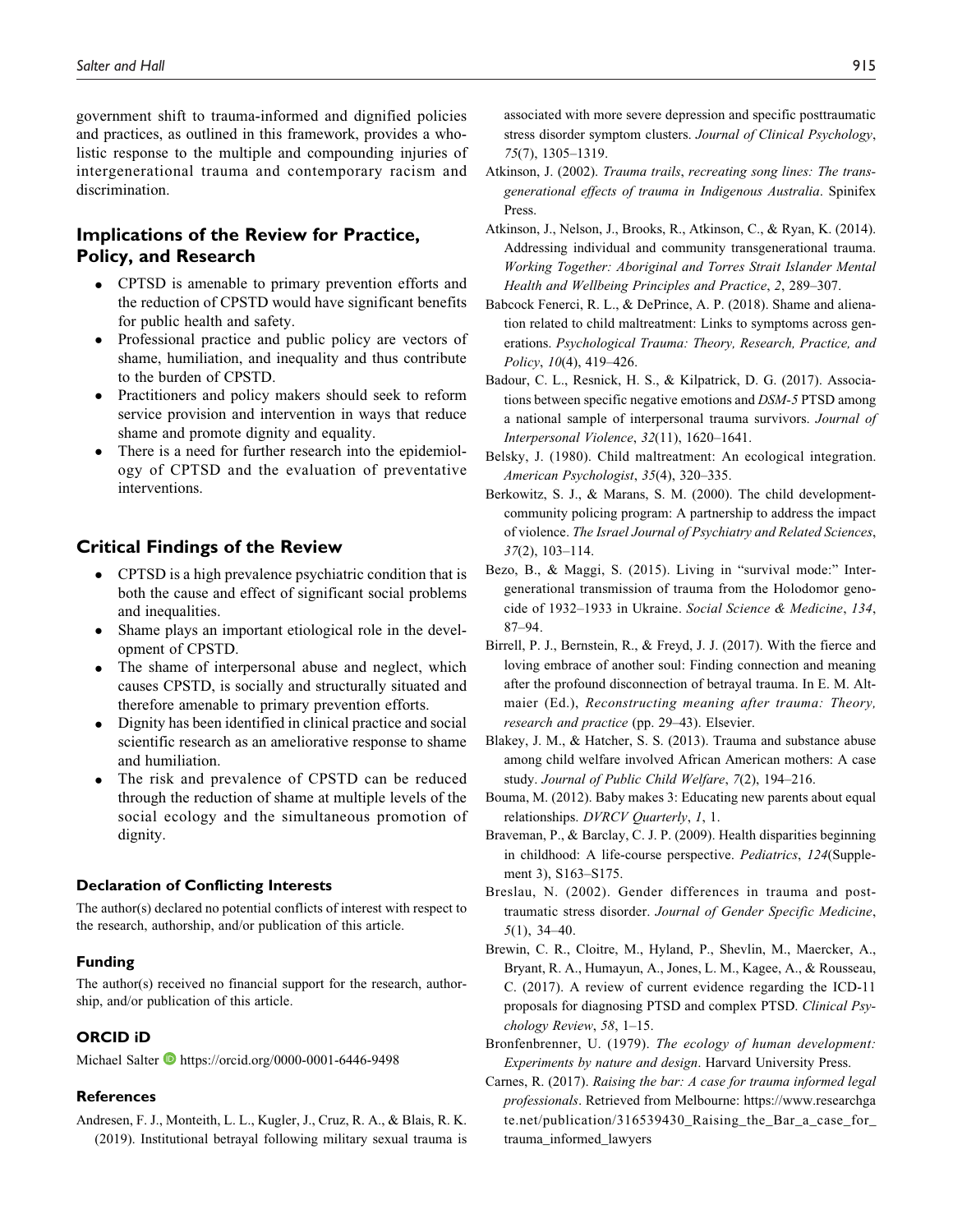- Chefetz, R. A. (2017). Dignity is the opposite of shame, and pride is the opposite of guilt. Attachment: New Directions in Relational Psychoanalysis and Psychotherapy, 11(2), 119–133.
- Chen, J. (2017). Intersectionality matters: A guide to engaging immigrant and refugee communities in Australia. Multicultural Centre for Women's Health.
- Claesson, K., & Sohlberg, S. (2002). Internalized shame and early interactions characterized by indifference, abandonment and rejection: Replicated findings. Clinical Psychology & Psychotherapy: An International Journal of Theory & Practice, 9(4), 277–284.
- Clayton, E., Jones, C., Brown, J., & Taylor, J. (2018). The aetiology of child sexual abuse: A critical review of the empirical evidence. Child Abuse Review, 27(3), 181–197.
- Cleary, M., & Hungerford, C. (2015). Trauma-informed care and the research literature: How can the mental health nurse take the lead to support women who have survived sexual assault? Issues in Mental Health Nursing, 36(5), 370–378.
- Cloitre, M., Courtois, C. A., Charuvastra, A., Carapezza, R., Stolbach, B. C., & Green, B. L. (2011). Treatment of complex PTSD: Results of the ISTSS expert clinician survey on best practices. Journal of Traumatic Stress, 24(6), 615–627.
- Cloitre, M., Garvert, D. W., Brewin, C. R., Bryant, R. A., & Maercker, A. (2013). Evidence for proposed ICD-11 PTSD and complex PTSD: A latent profile analysis. European Journal of Psychotraumatology, 4(1), 20706.
- Cloitre, M., Hyland, P., Bisson, J. I., Brewin, C. R., Roberts, N. P., Karatzias, T., & Shevlin, M. (2019). ICD-11 posttraumatic stress disorder and complex posttraumatic stress disorder in the United States: A population-based study. Journal of Traumatic Stress, (32), 833–842.
- Courtois, C. A., & Ford, J. D. (2012). Treatment of complex trauma: A sequenced, relationship-based approach. Guilford Press.
- Dillon, R. S. (1997). Self-respect: Moral, emotional, political. Ethics, 107(2), 226–249.
- Donelan-McCall, N., Eckenrode, J., & Olds, D. L. (2009). Home visiting for the prevention of child maltreatment: Lessons learned during the past 20 years. *Pediatric Clinics of North America*, 56(2), 389–403.
- Dorahy, M. J., & van der Hart, O. (2015). DSM-5's posttraumatic stress disorder with dissociative symptoms: Challenges and future directions. Journal of Trauma & Dissociation, 16(1), 7–28.
- Elklit, A., Hyland, P., & Shevlin, M. (2014). Evidence of symptom profiles consistent with posttraumatic stress disorder and complex posttraumatic stress disorder in different trauma samples. European Journal of Psychotraumatology, 5(1), 24221.
- Elshout, M., Nelissen, R. M., & van Beest, I. (2017). Conceptualising humiliation. *Cognition and Emotion*, 31(8), 1581–1594.
- Estanislau, M. A., & Ximenes, V. M. (2019). Experiences of humiliation and shame: A psychosocial analysis in contexts of poverty. In V. M. Ximenes, J. F. Moura Jr., E. C. Cidade, & B. B. Nepomuceno (Eds.), Psychosocial implications of poverty: Diversities and resistances (pp. 61–76). Springer.
- Farina, B., Liotti, M., & Imperatori, C. (2019). The role of attachment trauma and disintegrative pathogenic processes in the

traumatic-dissociative dimension. Frontiers in Psychology, 10, 933, 1–18.

- Flynn, D. (2011). Baby makes 3: Project report. Whitehorse Community Health Service.
- Ford, J. D. (2015). Complex PTSD: Research directions for nosology/ assessment, treatment, and public health. European Journal of Psychotraumatology, 6(1), 27584.
- Freyd, J. J., & Birrell, P. (2013). Blind to betrayal: Why we fool ourselves we aren't being fooled. Wiley.
- Gapen, M., Cross, D., Ortigo, K., Graham, A., Johnson, E., Evces, M., Ressler, K. J., & Bradley, B. (2011). Perceived neighborhood disorder, community cohesion, and PTSD symptoms among lowincome African Americans in an urban health setting. American Journal of Orthopsychiatry, 81(1), 31–37.
- Garbarino, J., & Kostelny, K. (1992). Child maltreatment as a community problem. Child Abuse & Neglect, 16(4), 455–464.
- Gartland, D., Hemphill, S. A., Hegarty, K., & Brown, S. J. (2011). Intimate partner violence during pregnancy and the first year postpartum in an Australian pregnancy cohort study. Maternal and Child Health Journal, 15(5), 570–578.
- Gómez, J. M. (2019). What's the harm? Internalized prejudice and cultural betrayal trauma in ethnic minorities. American Journal of Orthopsychiatry, 89(2), 237–247.
- Hartling, L. M., & Lindner, E. G. (2018). Can systemic humiliation be transformed into systemic dignity? In D. Rothbart (Ed.), Systemic humiliation in America: Finding dignity within systems of degradation (pp. 19–51). Palgrave Macmillan.
- Hartling, L. M., & Luchetta, T. (1999). Humiliation: Assessing the impact of derision, degradation, and debasement. Journal of Primary Prevention, 19(4), 259–278.
- Heise, L. L. (1998). Violence against women an integrated, ecological framework. Violence Against Women, 4(3), 262–290.
- Herman, J. (1992). Trauma and recovery. Basic Books.
- Herman, J. (2005). Justice from the victim's perspective. Violence Against Women, 11(5), 571–602.
- Herman, J. (2012). Shattered shame states and their repair. In J. Yellin & K. White (Eds.), Shattered states: Disorganised attachment and its repair (pp. 157–170). Karnac Books.
- Hicks, D. (2011). Dignity: The essential role it plays in resolving conflict. Yale University Press.
- Hicks, D. (2015). A matter of dignity: Building human relationships. In S. S. Levine (Ed.), Dignity matters: Psychoanalytic and psychosocial perspectives (pp. 1–21). Karnac.
- Howard, J. A. (2019). A systemic framework for trauma-informed schooling: Complex but necessary! Journal of Aggression, Maltreatment & Trauma, 28(5), 545–565.
- Hughes, K., Bellis, M. A., Hardcastle, K. A., Sethi, D., Butchart, A., Mikton, C., Jones, L., & Dunne, M. P. (2017). The effect of multiple adverse childhood experiences on health: A systematic review and meta-analysis. The Lancet Public Health, 2(8), e356–e366.
- Hyland, P., Murphy, J., Shevlin, M., Vallières, F., McElroy, E., Elklit, A., Christoffersen, M., & Cloitre, M. (2017). Variation in posttraumatic response: The role of trauma type in predicting ICD-11 PTSD and CPTSD symptoms. Social Psychiatry and Psychiatric Epidemiology, 52(6), 727–736.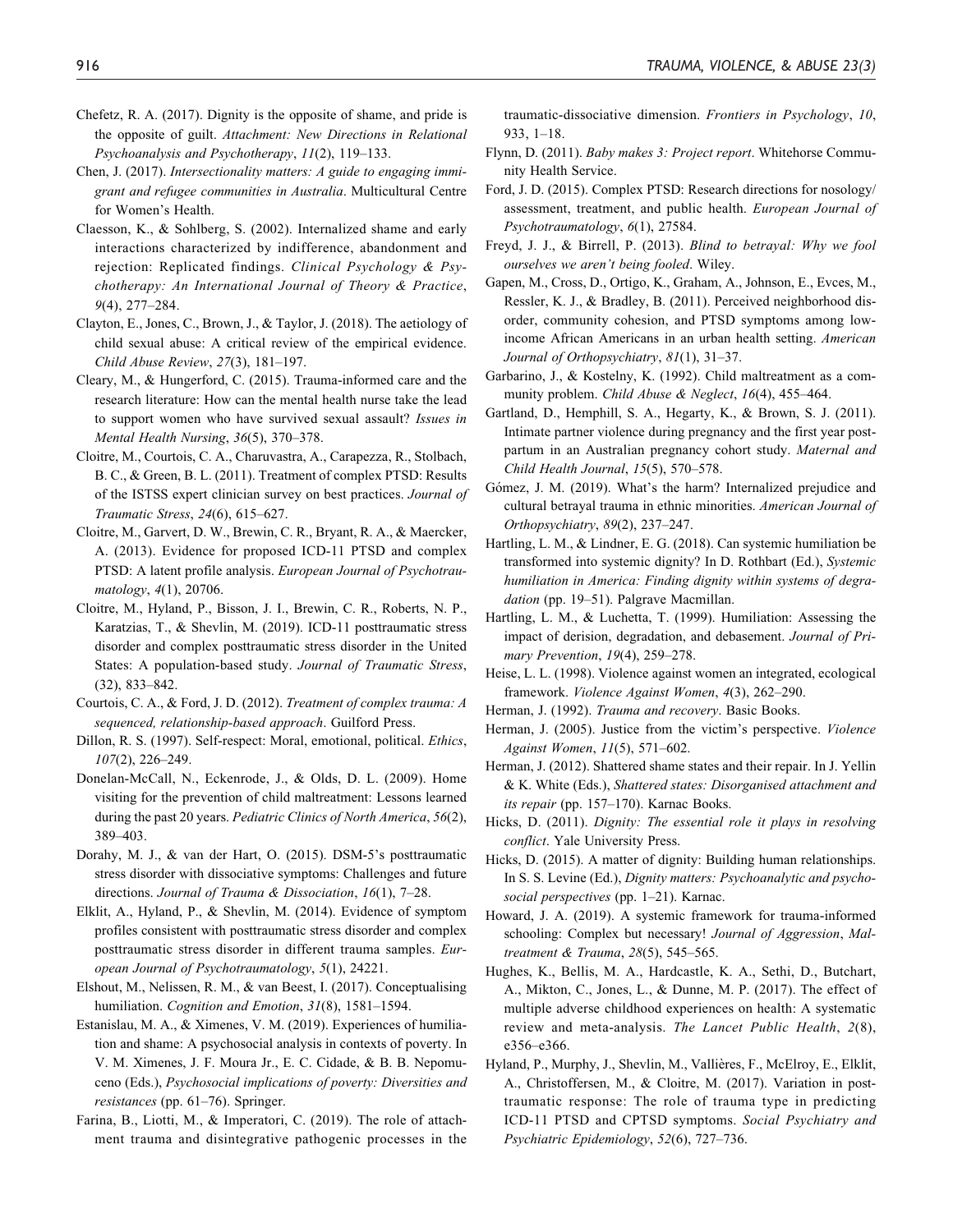- Jackson, A. L., & Waters, S. E. (2015). Taking time framework: A trauma-informed framework for supporting people with intellectual disability. Berry Street.
- Jeremiah, R. D., Gamache, P. E., & Hegamin-Younger, C. (2013). Beyond behavioral adjustments: How determinants of contemporary Caribbean masculinities thwart efforts to eliminate domestic violence. International Journal of Men's Health, 12(3), 228–244.
- Jewkes, R., Flood, M., & Lang, J. (2015). From work with men and boys to changes of social norms and reduction of inequities in gender relations: A conceptual shift in prevention of violence against women and girls. Lancet, 385(9977), 1580–1589.
- Johns, L. E., Aiello, A. E., Cheng, C., Galea, S., Koenen, K. C., & Uddin, M. (2012). Neighborhood social cohesion and posttraumatic stress disorder in a community-based sample: Findings from the Detroit Neighborhood Health Study. Social Psychiatry and Psychiatric Epidemiology, 47(12), 1899–1906.
- Karatzias, T., Cloitre, M., Maercker, A., Kazlauskas, E., Shevlin, M., Hyland, P., Bisson, J. I., Roberts, N. P., & Brewin, C. R. (2017a). PTSD and Complex PTSD: ICD-11 updates on concept and measurement in the UK, USA, Germany and Lithuania. European Journal of Psychotraumatology, 8(sup7), 1418103.
- Karatzias, T., Shevlin, M., Fyvie, C., Hyland, P., Efthymiadou, E., Wilson, D., Roberts, N., Bisson, J. I., Brewin, C. R., & Cloitre, M. (2017b). Evidence of distinct profiles of Posttraumatic Stress Disorder (PTSD) and Complex Posttraumatic Stress Disorder (CPTSD) based on the new ICD-11 Trauma Questionnaire (ICD-TQ). Journal of Affective Disorders, 207, 181–187.
- Kate, M.-A., Hopwood, T., & Jamieson, G. (2019). The prevalence of dissociative disorders and dissociative experiences in college populations: A meta-analysis of 98 studies. Journal of Trauma & Dissociation, 21(1), 16–61.
- Kilpatrick, D. G., Resnick, H. S., Milanak, M. E., Miller, M. W., Keyes, K. M., & Friedman, M. J. (2013). National estimates of exposure to traumatic events and PTSD prevalence using DSM-IV and DSM-5 criteria. Journal of Traumatic Stress, 26(5), 537–547.
- Kirkbride, J. B. (2017). Migration and psychosis: Our smoking lung? World Psychiatry, 16(2), 119–120.
- Klein, D. C. (1991). The humiliation dynamic: An overview. Journal of Primary Prevention, 12(2), 93–121.
- Knefel, M., & Lueger-Schuster, B. (2013). An evaluation of ICD-11 PTSD and complex PTSD criteria in a sample of adult survivors of childhood institutional abuse. European Journal of Psychotraumatology, 4(1), 22608.
- Krug, E. G., Dahlberg, L. L., Mercy, J. A., Zwi, A. B., & Lozano, R. (Eds.). (2002). World report on violence and health. World Health Organization.
- Lambert, H. K., Meza, R., Martin, P., Fearey, E., & McLaughlin, K. A. (2017). Childhood trauma as a public health issue. In M. A. Landolt, M. Cloitre, & U. Schnyder (Eds.), Evidence-based treatments for trauma related disorders in children and adolescents (pp. 49–66). Springer.
- Lanius, R. A., Brand, B., Vermetten, E., Frewen, P. A., & Spiegel, D. (2012). The dissociative subtype of posttraumatic stress disorder: Rationale, clinical and neurobiological evidence, and implications. Depression and Anxiety, 29(8), 701–708.
- Lee, J. Y., Micol, R. L., & Davis, J. L. (2019). Intimate partner violence and psychological maladjustment: Examining the role of institutional betrayal among survivors. Journal of Interpersonal Violence. https://doi.org/10.1177/0886260519836783
- Maercker, A., Hecker, T., Augsburger, M., & Kliem, S. (2018). ICD-11 prevalence rates of posttraumatic stress disorder and complex posttraumatic stress disorder in a German nationwide sample. Journal of Nervous and Mental Disease, 206(4), 270–276.
- Magruder, K. M., Kassam-Adams, N., Thoresen, S., & Olff, M. (2016). Prevention and public health approaches to trauma and traumatic stress: A rationale and a call to action. European Journal of Psychotraumatology, 7(1), 29715.
- Magruder, K. M., McLaughlin, K. A., & Elmore Borbon, D. L. (2017). Trauma is a public health issue. European Journal of Psychotraumatology, 8(1), 1375338.
- Margalit, A. (1998). The decent society. Harvard University Press.
- Marmot, M. (2015). The health gap: The challenge of an unequal world. Lancet, 386(10011), 2442–2444.
- Mehta, M., & Gopalakrishnan, C. (2007). "We can": Transforming power in relationships in South Asia. Gender & Development, 15(1), 41–49.
- Michau, L. (2007). Approaching old problems in new ways: community mobilisation as a primary prevention strategy to combat violence against women. Gender & Development, 15(1), 95–109.
- Middleton, W. (2013). Ongoing incestuous abuse during adulthood. Journal of Trauma & Dissociation, 14(3), 251–272.
- Mills, K. L. (2015). The importance of providing trauma-informed care in alcohol and other drug services. Drug and Alcohol Review, 34(3), 231–233.
- Mintz, G., Etengoff, C., & Grysman, A. (2017). The relation between childhood parenting and emerging adults' experiences of shame and guilt. Journal of Child and Family Studies, 26(10), 2908–2920.
- Monson, E., Paquet, C., Daniel, M., Brunet, A., & Caron, J. (2016). Place and posttraumatic stress disorder. Journal of Traumatic Stress, 29(4), 293-300.
- Morrison Gutman, L., McLoyd, V. C., & Tokoyawa, T. (2005). Financial strain, neighborhood stress, parenting behaviors, and adolescent adjustment in urban African American families. Journal of Research on Adolescence, 15(4), 425–449.
- Moss, E., Dubois-Comtois, K., Cyr, C., Tarabulsy, G. M., St-Laurent, D., & Bernier, A. (2011). Efficacy of a home-visiting intervention aimed at improving maternal sensitivity, child attachment, and behavioral outcomes for maltreated children: A randomized control trial. Development and Psychopathology, 23(1), 195–210.
- Neuhäuser, C. (2011). Humiliation: The collective dimension. In P. Kaufmann, H. Kuch, C. Neuhäuser, & E. Webster (Eds.), Humiliation, degradation, dehumanization: Human dignity violated (pp. 21–36). Springer.
- Newman, L. (2013). Seeking asylum-trauma, mental health, and human rights: An Australian perspective. Journal of Trauma & Dissociation, 14(2), 213–223.
- Olff, M., Langeland, W., Draijer, N., & Gersons, B. P. R. (2007). Gender differences in posttraumatic stress disorder. Psychological Bulletin, 133(2), 183–204.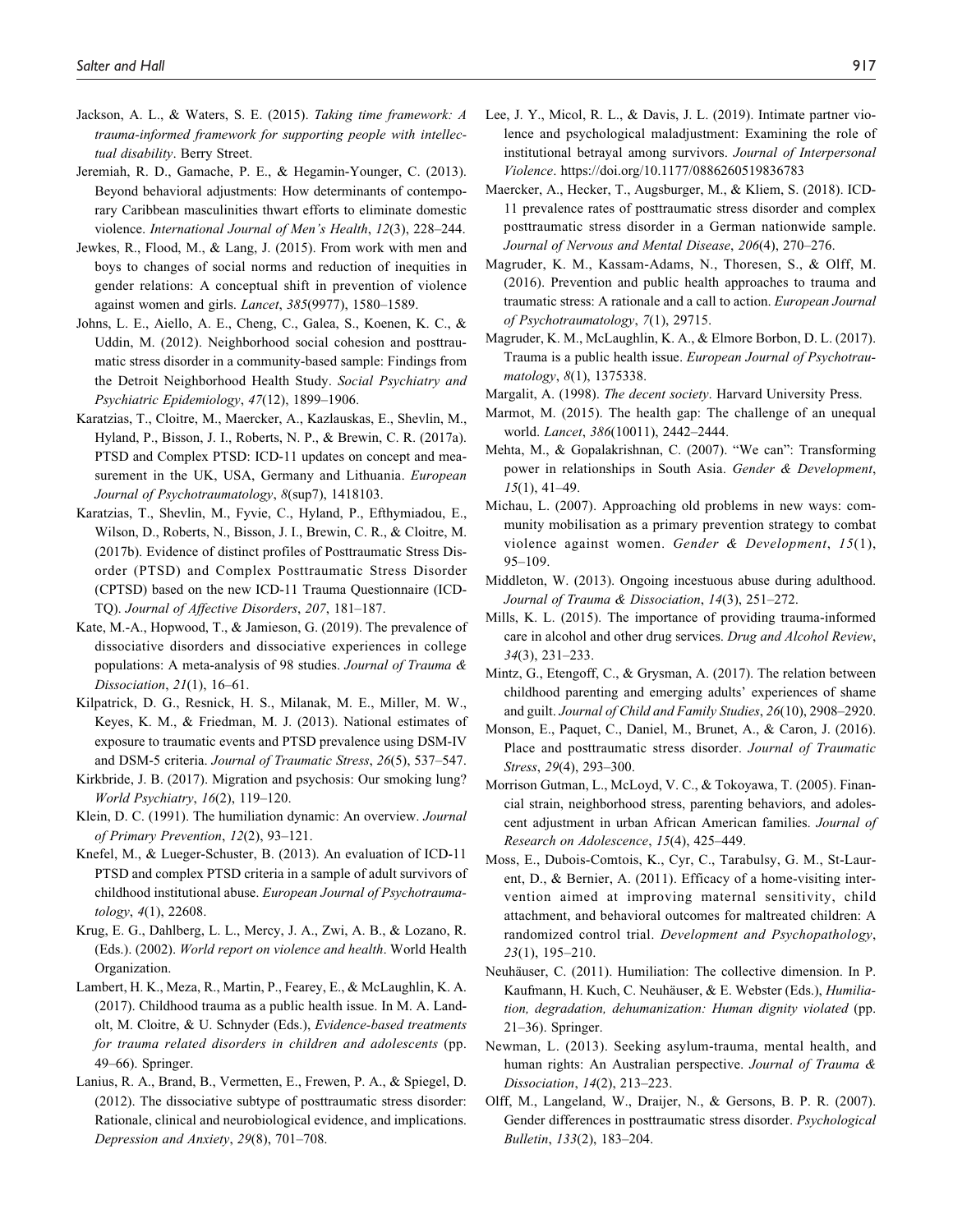- Osher, D., Cantor, P., Berg, J., Steyer, L., & Rose, T. (2020). Drivers of human development: How relationships and context shape learning and development. Applied Developmental Science, 24(1), 6–36.
- Perkonigg, A., Höfler, M., Cloitre, M., Wittchen, H.-U., Trautmann, S., & Maercker, A. (2016). Evidence for two different ICD-11 posttraumatic stress disorders in a community sample of adolescents and young adults. European Archives of Psychiatry and Clinical Neuroscience, 266(4), 317–328.
- Quadara, A., Nagy, V., Higgins, D., & Siegel, N. (2015). Conceptualising the prevention of child sexual abuse: Final report. AIFS.
- Resick, P. A., Bovin, M. J., Calloway, A. L., Dick, A. M., King, M. W., Mitchell, K. S., Suvak, M. K., Wells, S. Y., Stirman, S. W., & Wolf, E. J. (2012). A critical evaluation of the complex PTSD literature: Implications for DSM-5. Journal of Traumatic Stress, 25(3), 241–251.
- Rothbart, D. (2019). State domination and the psycho-politics of conflict: Power, conflict and humiliation. Routledge.
- Saha, S., Chant, D., Welham, J., & McGrath, J. (2005). A systematic review of the prevalence of schizophrenia. PLOS Med, 2(5), e141.
- Salter, M. (2017). Organized abuse in adulthood: survivor and professional perspectives. Journal of Trauma & Dissociation, 18(3), 441–453.
- Salter, M., & Breckenridge, J. (2014). Women, trauma and substance abuse: Understanding the experiences of female survivors of childhood abuse in alcohol and drug treatment. International Journal of Social Welfare, 23(2), 165–173. https://doi.org/10.1111/ ijsw.12045
- Salter, M., Conroy, E., Dragiewicz, M., Burke, J., Ussher, J., Middleton, W., Vilenica, S., Martin Monzon, B., & Noack-Lundber, K. (2020). "A deep wound under my heart": Constructions of complex trauma and implications for women's wellbeing and safety from violence. ANROWS.
- Sampson, R. J., & Groves, W. B. (1989). Community structure and crime: Testing social-disorganization theory. American Journal of Sociology, 94(4), 774–802.
- Sar, V. (2011). Epidemiology of dissociative disorders: An overview. Epidemiology Research International, 2011, 1–8.
- Saraiya, T., & Lopez-Castro, T. (2016). Ashamed and afraid: A scoping review of the role of shame in post-traumatic stress disorder (PTSD). Journal of Clinical Medicine, 5(11), 94–115.
- Schore, A. N. (1998). Early shame experiences and infant brain development. In P. Gilbert & B. Andrews (Eds.), Shame: Interpersonal behavior, psychopathology, and culture (pp. 57–77). Oxford University Press.
- Sedighimornani, N., Rimes, K., & Verplanken, B. (2020). Factors contributing to the experience of shame and shame management: Adverse childhood experiences, peer acceptance, and attachment styles. Journal of Social Psychology. https://doi.org/10.1080/ 00224545.2020.1778616
- Sen, A. (1983). Poor, relatively speaking. Oxford Economic Papers, 35(2), 153–169.
- Smidt, A. M., & Freyd, J. J. (2018). Government-mandated institutional betrayal. Journal of Trauma & Dissociation, 19(5), 491–499.
- Smith, C. P., & Freyd, J. J. (2013). Dangerous safe havens: Institutional betrayal exacerbates sexual trauma. Journal of Traumatic Stress, 26(1), 119–124.
- Smith, C. P., Gomez, J. M., & Freyd, J. J. (2014). The psychology of judicial betrayal. Roger Williams University Law Review, 19, 451–475.
- Solmi, F., Colman, I., Weeks, M., Lewis, G., & Kirkbride, J. B. (2017). Trajectories of neighborhood cohesion in childhood, and psychotic and depressive symptoms at age 13 and 18 years. Journal of the American Academy of Child & Adolescent Psychiatry, 56(7), 570–577.
- Stadtmann, M. P., Maercker, A., Binder, J., & Schnepp, W. (2018a). Proposed ICD-11 complex posttraumatic stress disorder, characteristics and symptoms of adults in an inpatient psychiatric setting: A descriptive study. Journal of Clinical Investigation and Studies. https://doi.org/10.15761/JCIS.1000111
- Stadtmann, M. P., Maercker, A., Binder, J., & Schnepp, W. (2018b). Why do I have to suffer? Symptom management, views and experiences of persons with a CPTSD: A grounded theory approach. BMC Psychiatry, 18(1), 392–403.
- Statman, D. (2000). Humiliation, dignity and self-respect. Journal of Philosophical Psychology, 13(4), 523–540.
- Stein, D. J., Koenen, K. C., Friedman, M. J., Hill, E., McLaughlin, K. A., Petukhova, M., Ruscio, A. M., Shahly, V., Spiegel, D., & Borges, G. (2013). Dissociation in posttraumatic stress disorder: Evidence from the world mental health surveys. Biological Psychiatry, 73(4), 302–312.
- Steuwe, C., Lanius, R. A., & Frewen, P. A. (2012). Evidence for a dissociative subtype of PTSD by latent profile and confirmatory factor analyses in a civilian sample. Depression and Anxiety, 29(8), 689–700.
- Tolman, R. M., & Rosen, D. (2001). Domestic violence in the lives of women receiving welfare: Mental health, substance dependence, and economic well-being. Violence Against Women, 7(2), 141–158.
- Ullman, S. E. (2003). Social reactions to child sexual abuse disclosures: A critical review. Journal of Child Sexual Abuse, 12(1), 89–121.
- Ussher, J. M. (2010). Are we medicalizing women's misery? A critical review of women's higher rates of reported depression. Feminism & Psychology, 20(1), 9–35.
- van Dijke, A., Ford, J. D., Frank, L. E., & Van der Hart, O. (2015). Association of childhood complex trauma and dissociation with complex posttraumatic stress disorder symptoms in adulthood. Journal of Trauma & Dissociation, 16(4), 428–441.
- Vang, M. L., Nielsen, S. B., Auning-Hansen, M., & Elklit, A. (2019). Testing the validity of ICD-11 PTSD and CPTSD among refugees in treatment using latent class analysis. Torture Journal, 29(3), 27–45.
- Vaughans, K. C. (2016). To unchain haunting blood memories: Intergenerational trauma among African Americans. In J. Salberg & S. Grand (Eds.), Wounds of history: Repair and resilience in the trans-generational transmission of trauma (pp. 246–262). Routledge.
- Walker, R., Kyomuhendo, G. B., Chase, E., Choudhry, S., Gubrium, E. K., Nicola, J. Y., Lødemel, I., Mathew, L.,